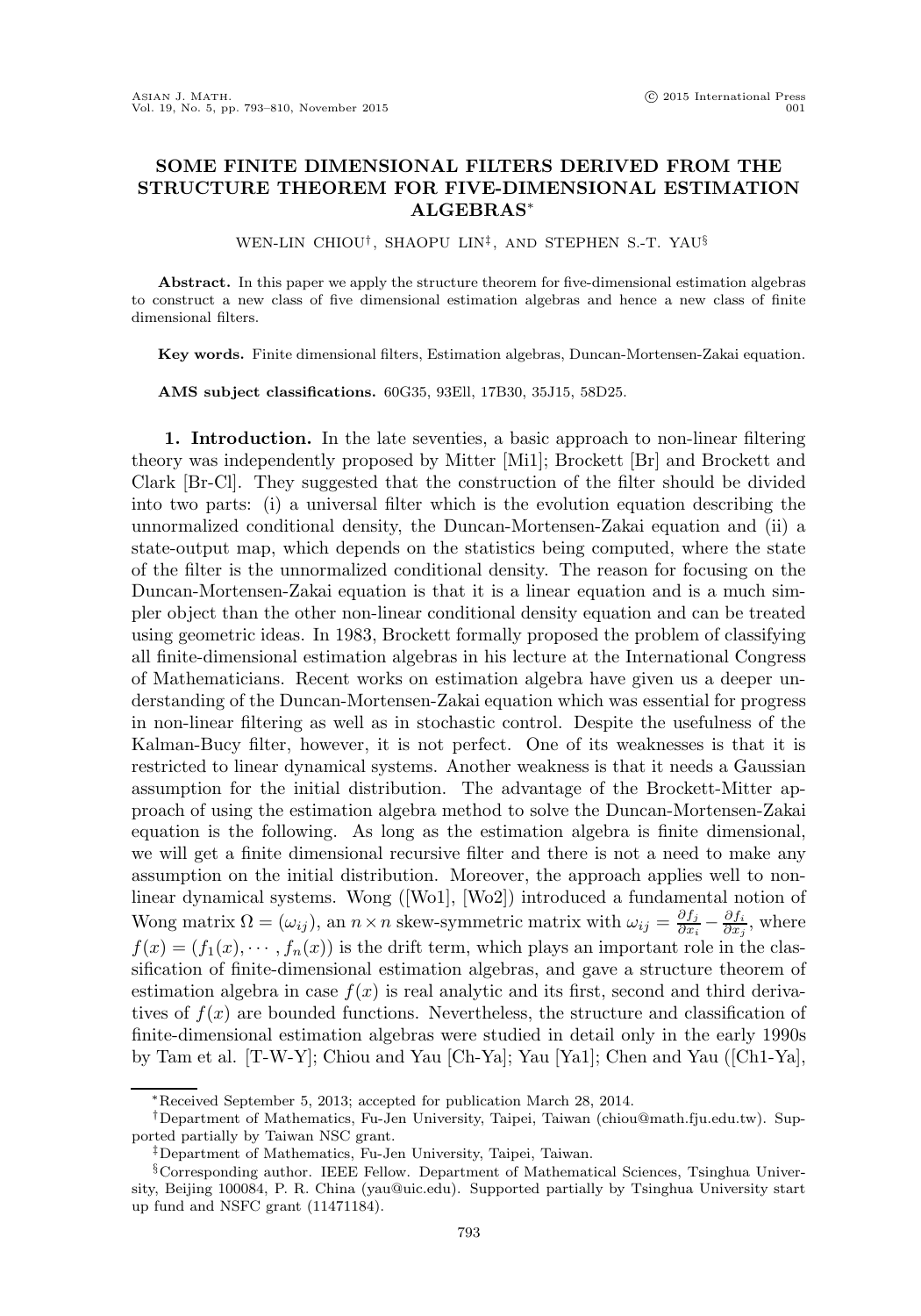[Ch2-Ya]); Chen et al. ([C-Y-L1], [C-Y-L2]); Wu et al. [W-Y-H], Yau [Ya2] and Yau and Hu [Ya-Hu2]. In particular, Yau [Ya2], and Yau and Hu [Ya-Hu2] finished the final step in classification of finite-dimensional estimation algebras with maximal rank. One of the consequences of the classification of finite dimensional estimation algebras with maximal rank is the following. In order for an estimation algebra with maximal rank to be finite dimensional, the dynamical system has to be quite special, i.e. the drift term f must be of the form  $f(x) = (\ell_1, \ldots, \ell_n) + \nabla \phi$  where  $\ell_1, \ldots, \ell_n$  are degree one polynomials in  $x_1, \ldots, x_n$  and  $\phi$  is a  $C^{\infty}$  function, or equivalently, Wong matrix  $\Omega = (\omega_{ij})$  is a matrix with all entries being constants.

Although the classification of finite-dimensional estimation algebra of maximal rank was completed by Yau and his coworkers Chen, Chiou, Hu, Wong and Wu, the problem of classification of non-maximal rank finite-dimensional estimation algebra is still wide open except for the case of state space dimension 2. Due to the difficulty of the problem, Brockett suggested that one should understand the low dimensional estimation algebras first. Rasoulian and Yau [Ra-Ya] gave a general method to construct finite dimensional estimation algebras without maximal rank. But all their finite dimensional estimation algebras can be viewed as estimation algebras with maximal rank for certain filtering models. Wu and Yau [Wu-Ya] were able to classify all finite dimensional estimation algebras with state space dimension two. Their results are much deeper than the corresponding results of Chiou and Yau [Ch-Ya] in the maximal rank case. In [Ya-Ra], Yau and Rasoulian have classified estimation algebras of dimension at most four. In [C-C-Y1], Chiou et al. gave a structure theorem for estimation algebras of dimension five and a class of five-dimensional estimation algebras. Accordingly, in [C-C-Y2], they constructed a new class of finite dimensional nonlinear filters.

The purpose of this paper is to report the recent progress of classification of all estimation algebras of dimension at most 5. Using this structure theorem in [C-C-Y1], we have found other classes of finite dimensional estimation algebras. Accordingly, we construct a new class of finite dimensional nonlinear filters.

2. Basic concepts. The filtering problem considered here is based on the following signal observation model:

(2.1) 
$$
\begin{cases} dx(t) = f(x(t))dt + g(x(t))dv(t), & x(0) = x_0 \\ dy(t) = h(x(t))dt + dw(t), & y(0) = 0 \end{cases}
$$

in which  $x, v, y$  and w are respectively  $\mathbb{R}^n$ ,  $\mathbb{R}^p$ ,  $\mathbb{R}^m$  and  $\mathbb{R}^m$  valued processes, and  $v$  and  $w$  have components that are independent, standard Brownian processes. We further assume that f, h are  $C^{\infty}$  smooth, and that g is an orthogonal matrix.

Let  $\rho(t, x)$  denote the conditional density of the state given the observation  $\{y(s):$  $0 \leq s \leq t$ . It is well known that  $\rho(t, x)$  is given by normalizing a function  $\sigma(t, x)$ which satisfies the Duncan-Mortensen-Zakai equation:

(2.2) 
$$
\begin{cases} d\sigma(t,x) = L_0\sigma(t,x)dt + \sum_{i=1}^m L_i\sigma(t,x)dy_i(t) \\ \sigma(0,x) = \sigma_0 \end{cases}
$$

where

$$
L_0 = \frac{1}{2} \sum_{i=1}^n \frac{\partial^2}{\partial x_i^2} - \sum_{i=1}^n f_i \frac{\partial}{\partial x_i} - \sum_{i=1}^n \frac{\partial f_i}{\partial x_i} - \frac{1}{2} \sum_{i=1}^m h_i^2
$$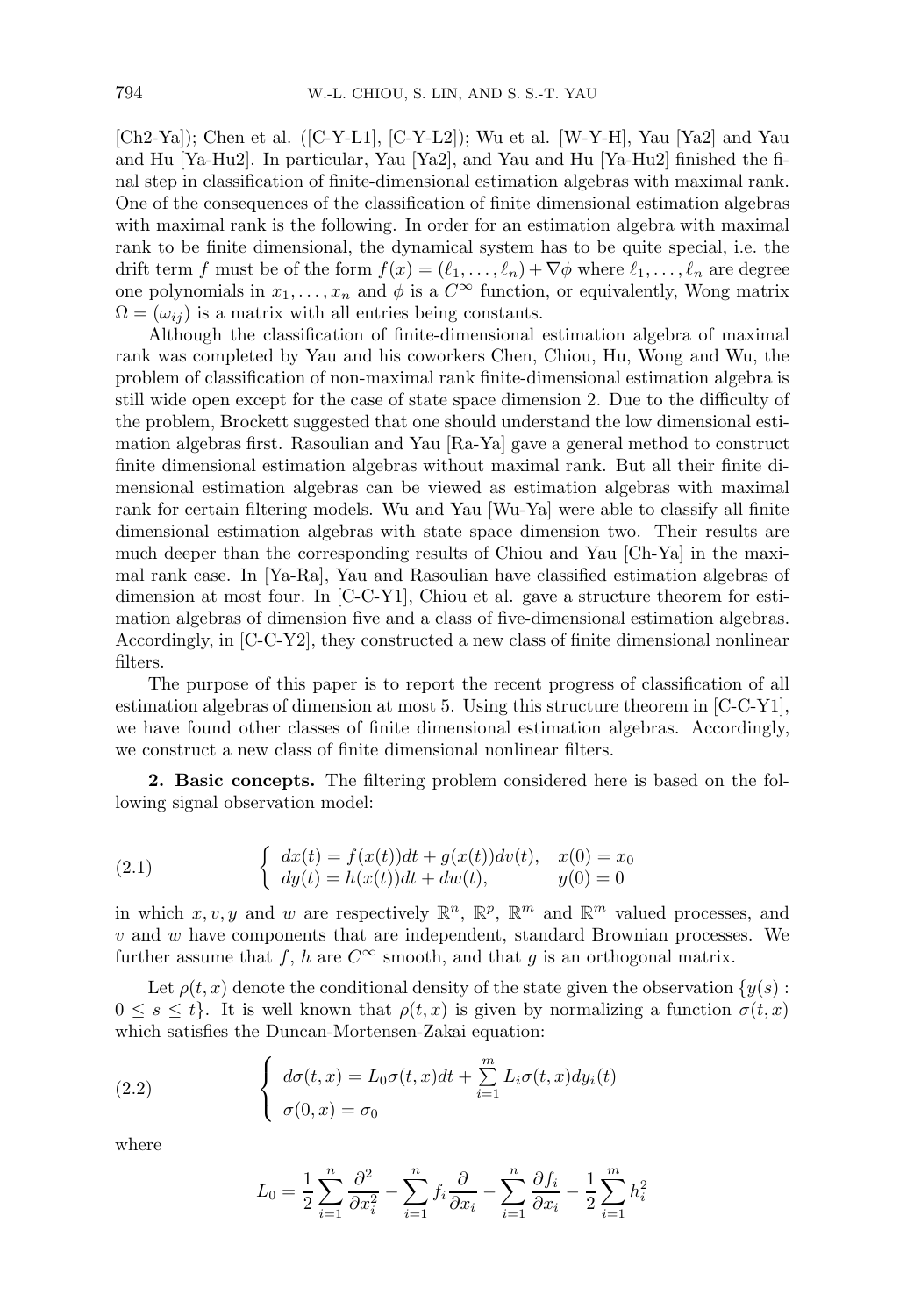and the zero degree differential operator of multiplication by  $h_i$ ,  $L_i$  is defined by  $L_i\phi = h_i\phi$ , for any function  $\phi$ . Here  $\sigma_0$  is the probability density of the initial point  $x_0$ . Let

$$
D_i = \frac{\partial}{\partial x_i} - f_i, \quad \eta = \sum_{i=1}^n \frac{\partial f_i}{\partial x_i} + \sum_{i=1}^n f_i^2 + \sum_{i=1}^m h_i^2.
$$

Then  $L_0$  can be written as

$$
L_0 = \frac{1}{2} \left( \sum_{i=1}^n D_i^2 - \eta \right).
$$

Equation (2.2) is a stochastic partial differential equation. In real application, we are interested in constructing state estimators from observed sample paths with some property of robustness. M.H.A. Davis studied this problem and proposed some robust algorithms. In our case, his basic idea reduces to defining a new unnormalized density

$$
u(t,x) = exp\Big(-\sum_{i=1}^m h_i(x)y_i(t)\Big)\sigma(t,x).
$$

It is easy to show that  $u(t, x)$  satisfies the following time-varying partial differential equation

(2.3) 
$$
\frac{\partial u}{\partial t}(t, x) = L_0 u(t, x) + \sum_{i=1}^m y_i(t) [L_0, L_i] u(t, x) \n+ \frac{1}{2} \sum_{i,j=1}^m y_i(t) y_j(t) [[L_0, L_i], L_j] u(t, x) \nu(0, x) = \sigma_0.
$$

We have used the following notation

DEFINITION 2.1. If  $X$  and  $Y$  are differential operators, the Lie bracket of  $X$  and Y,  $[X, Y]$  is defined by  $[X, Y](\phi) = X(Y\phi) - Y(X\phi)$  for any  $C^{\infty}$  function  $\phi$ .

DEFINITION 2.2. The estimation algebra E of a filtering model  $(2.1)$  is defined to be the Lie algebra generated by  $L_0, L_1, \ldots, L_m$  or  $E = \langle L_0, L_1, \ldots, L_m \rangle_{\text{L.A.}}$ . If  $x_i \in E$  for every  $1 \le i \le n$ , then E is called an estimation algebra of maximal rank. If  $E$  as a vector space over R is a finite dimensional vector space, then  $E$  is called a finite dimensional estimation algebra.

Most of the known finite dimensional estimation algebras are of maximal rank. For example, if  $h(x) = Cx + D$ , where C is a  $m \times n$  matrix with rank n, then the corresponding estimation algebra is of maximal rank.

In [Ya1], the following Proposition 2.1 is proven.

PROPOSITION 2.1.  $\omega_{ij} = \frac{\partial f_j}{\partial x_i}$  $\frac{\partial f_j}{\partial x_i} - \frac{\partial f_i}{\partial x_j}$  are constant functions for all i and j if and only if  $(f_1,\ldots,f_n)=(\ell_1,\ldots,\ell_n)+\left(\frac{\partial\phi}{\partial x_1},\ldots,\frac{\partial\phi}{\partial x_n}\right)$ , where  $\ell_1,\ldots,\ell_n$  are polynomials of degree one and  $\phi$  is a  $C^{\infty}$ -function.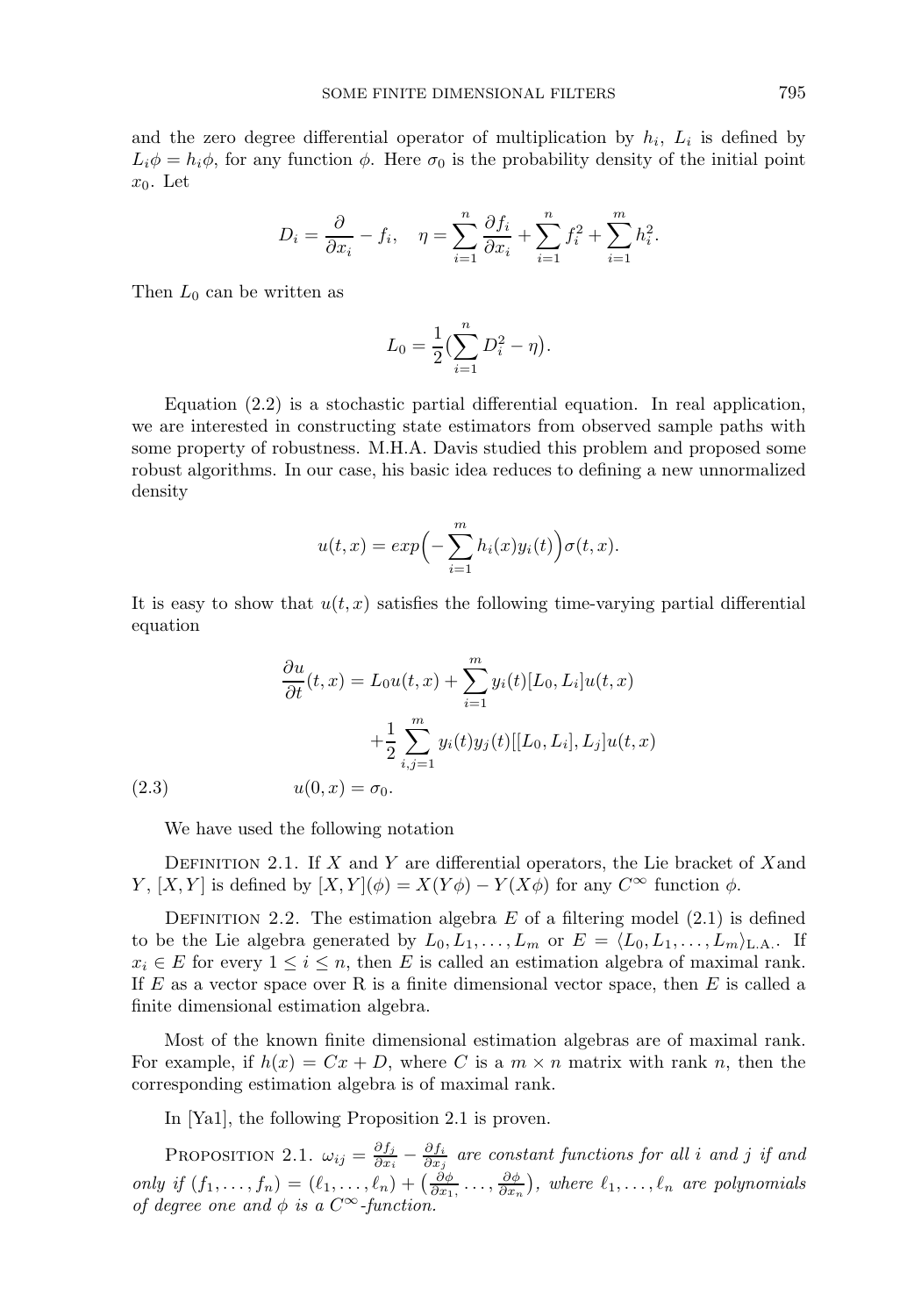The following theorem proved in [Ya1] plays a fundamental role in the classification of finite-dimensional estimation algebras.

THEOREM 2.1. Let  $E$  be a finite-dimensional estimation algebra of  $(2.1)$  such that  $\omega_{ij} = \frac{\partial f_j}{\partial x_i}$  $\frac{\partial f_j}{\partial x_i} - \frac{\partial f_i}{\partial x_j}$  are constant functions. If E is of maximal rank, then E is a real vector space of dimension  $2n + 2$  with a basis given by  $1, x_1, \ldots, x_n, D_1, \ldots, D_n$  and  $L_0$ .

Based on Theorem 2.1 and a series of papers by Chiou-Yau[Ch-Ya], Chen-Yau-Leung [C-Y-L1], Yau-Hu-Chiou[Y-H-C], Yau-Wu-Wong [Y-W-W], Yau-Hu [Ya-Hu2], Yau<sup>[Ya2]</sup> have proven the following theorem.

THEOREM 2.2. If E is the finite dimensional estimation algebra of maximal rank associated to the filtering model (2.1), then the drift term f must be a linear vector field (i.e. each component is a polynomial of degree one) plus a gradient vector field. Furthermore E must be a real vector space of dimension  $2n + 2$  with a basis given by  $1, x_1, \ldots, x_n, D_1, \ldots, D_n$  and  $L_0$ . Moreover,  $\eta$  is a polynomial of degree 2.

The following theorem was proved by Yau-Hu [Ya-Hu1] which will be used in section 4.

Theorem 2.3. The general Kolmogorov equation

(2.4) 
$$
\begin{cases} \frac{\partial u(t,x)}{\partial x} = L(x)u(t,x) \\ u(0,x) = \sigma_0 \end{cases}
$$

where

$$
L(x) = \frac{1}{2} \sum_{i=1}^{n} \frac{\partial^2}{\partial x_i^2} - \sum_{i=1}^{n} H_i(x) \frac{\partial}{\partial x_i} - P(x)
$$

has a formal asympotic solution on  $\mathbb{R}^n$ 

$$
(2.5) \ \ u(t,x) = \int_{-\infty}^{\infty} \cdots \int_{-\infty}^{\infty} \frac{\sigma_0(\xi)}{(\sqrt{2\pi})^n} t^{n/2} \exp\big[-\frac{1}{2t} \sum_{i=1}^n (x_i - \xi_i)^2\big] b(t,x,\xi) d\xi_1, \cdots d\xi_n
$$

where  $b(t, x, \xi) = \sum_{k=0}^{\infty} a_k(x, \xi) t^k$ . Here  $a_k(x, \xi)$  are discribed explicitly as follows. Let

(2.6) 
$$
a(x,\xi) = \int_0^1 \sum_{i=1}^n (x_i - \xi_i) H_i[\xi + \tau(x - \xi)] d\tau.
$$

Then

(2.7) 
$$
a_0(x,\xi) = e^{a(x,\xi)}
$$

and for  $k \geq 1$ 

(2.8) 
$$
a_k(x,\xi) = a_0(x,\xi) \int_0^1 \tau^{k-1} e^{-a(\xi + \tau(x-\xi),\xi)} \cdot g_k(\xi + \tau(x-\xi),\xi) d\tau
$$

where  $g_k = L(x)a_{k-1}(x,\xi)$ . Notice that  $L_0$  is a special  $L(x)$ , where  $H_i(x) = f_i(x)$  and  $P(x) = \sum^{n}$  $i=1$  $\frac{\partial f_i}{\partial x_i} + \frac{1}{2} \sum_{i=1}^m$  $i=1$  $h_i^2$ .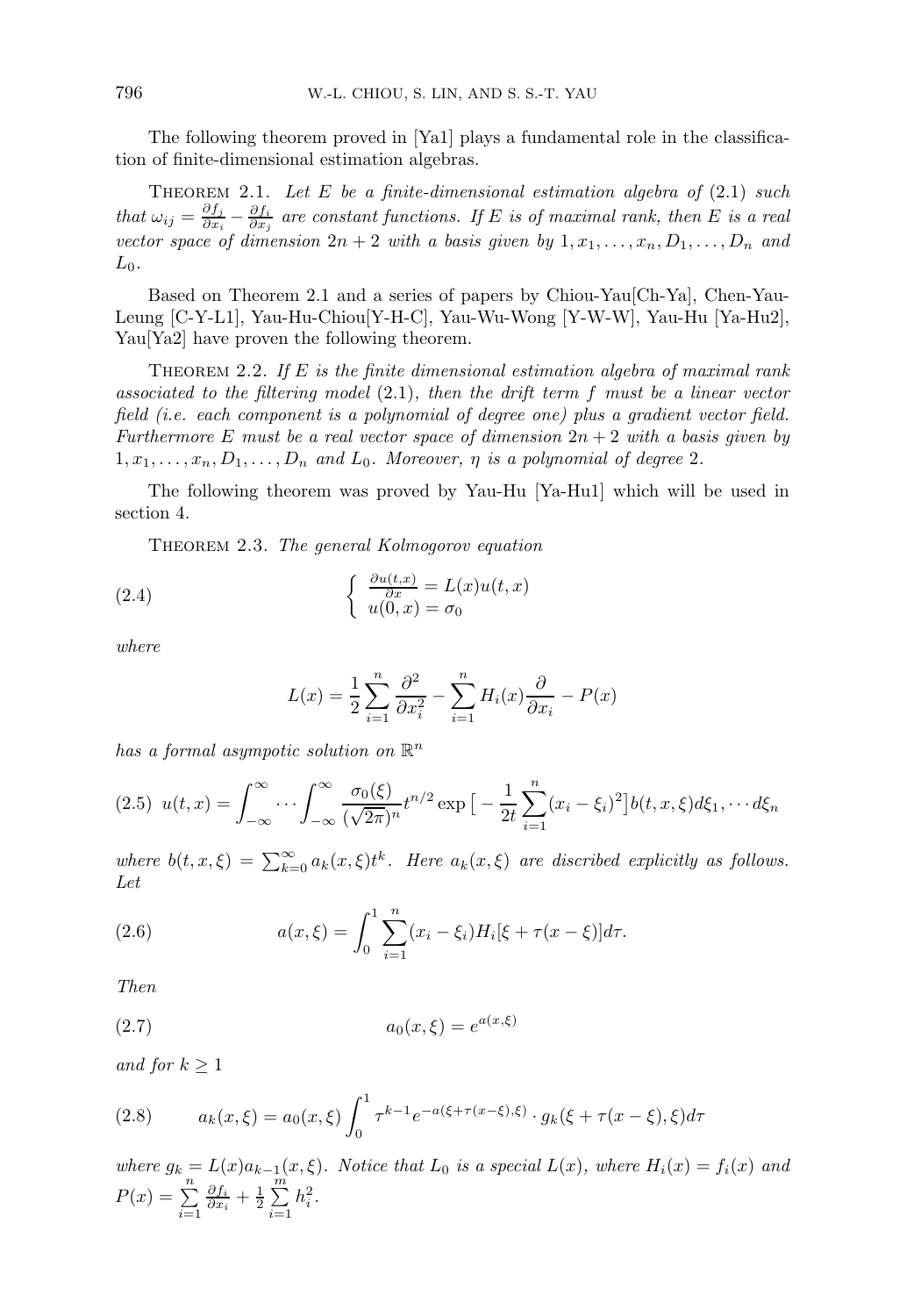3. Low dimensional estimation algebras. The initial approach of establishing Theorem 2.2 is to classify finite dimensional estimation algebras according to state space dimension. In the early nineties, Brockett communicated to the third author that it would be of interest to classify low dimensional estimation algebras. In this section, we list recent results of the classification for estimation algebras with dimension at most 5. The following Theorem 3.1 was proven in [Ch-Ya] and [T-W-Y]

THEOREM 3.1. Suppose that the state space of the filtering model  $(2.1)$  is of dimension one. If the estimation algebra E is finite dimensional, then either  $(i)$  E is a real vector space of dimension 4 with a basis given by  $1, x, D = \frac{\partial}{\partial x} - f(x)$ , and  $L_0 = \frac{1}{2}(D^2 - \eta)$ , or (ii) E is a real vector space of dimension 2 with a basis given by 1, and  $L_0$  or (iii) E is a real vector space of dimension 1 with a basis given by  $L_0$ . Here  $\eta = f'(x) + f^2(x) + x^2 = \alpha x^2 + 2\beta x + \gamma$ , where  $\alpha, \beta, \gamma$  are constants,  $\alpha - 1 \ge 0$ and  $\sqrt{\alpha - 1} \ge \frac{\beta^2}{\alpha - 1} + \gamma$ .

The following Theorem 3.2, Theorem 3.3 were proven in [Ya-Ra].

THEOREM 3.2. For any arbitrary state space dimension, there does not exist 3-dimensional estimation algebra.

THEOREM 3.3. Suppose that the state space of the filtering model  $(2.1)$  is of dimension greater than one. Then the 4-dimensional estimation algebra is isomorphic to a Lie algebra having the basis given by  $1, x_1, D_1 = \frac{\partial}{\partial x_1} - f_1(x_1, \ldots, x_n)$  and  $L_0 =$  $\frac{1}{2}(\sum_{1}^{n}$  $i=1$  $D_i^2 - \eta$ ). Moreover  $\omega_{12} = \omega_{13} = \cdots = \omega_{1n} = 0$ ,  $[L_0, x_1] = D_1$ ,  $[D_1, x_1] = 1$ ,  $[L_0, D_1] = \frac{1}{2} \frac{\partial \eta}{\partial x_1} = \alpha x_1 + \beta$ , where  $\alpha$ ,  $\beta$  are constants. Also,  $\eta = \alpha x_1^2 + 2\beta x_1 + \beta x_2$  $g(x_2,...,x_n)$ , where  $g(x_2,...,x_n)$  is in  $C^{\infty}(\mathbb{R}^{n-1})$ . In particular,  $f_1,...,f_n$  have to satisfy the equation

(3.1) 
$$
\sum_{i=1}^{n} \frac{\partial f_i}{\partial x_i} + \sum_{i=1}^{n} f_i^2 = (\alpha - 1)x_1^2 + 2\beta x_1 + g(x_2, \dots, x_n),
$$

where  $\alpha \geq 1$ .

EXAMPLE 3.1. [Ya-Ra] If we take  $f_1 = \sqrt{\alpha - 1}x_1 + \frac{\beta}{\sqrt{\alpha}}$  $\frac{\beta}{\alpha-1}, \alpha > 1, f_2 =$  $f_2(x_2,...,x_n), \cdots, f_n = f_n(x_2,...,x_n), g(x_2,...,x_n) = \sum_{i=2}^n$  $\frac{\partial f_i}{\partial x_i} + \sum_{i=1}^n$  $i=2$  $f_i^2 + \frac{\beta^2}{\alpha - 1} +$  $\sqrt{\alpha - 1}$ , then  $\omega_{12} = \omega_{13} = \cdots = \omega_{1n} = 0$  and (3.1) is satisfied.

REMARK. Notice that  $\omega_{ij}$ 's are arbitrary for  $i, j \geq 2$ . This estimation algebra is not of maximal rank and does not belong to the class that is considered in Yau[Ya2]. However, it belongs to the class of nonmaximal rank finite dimensional estimation algebras constructed in Rasolulian and Yau[Ra-Ya].

The following structure theorem for five-dimensional estimation algebras was proven in Chiou et al.[C-C-Y1]

THEOREM 3.4. Suppose that the state space of the filtering model  $(2.1)$  is of dimension at least two. Then the five-dimensional estimation algebra is isomorphic to a Lie algebra generated by  $L_0$  and an observation function  $h = x_1$  with a basis given by  $1, x_1, D_1 = \left(\frac{\partial}{\partial x_1}\right) - f_1(x_1, ..., x_n), Y_1 = [L_0, D_1] = \sum_{i=1}^n \omega_{1i} D_i + \frac{1}{2} \left(\frac{\partial n}{\partial x_1}\right), L_0 =$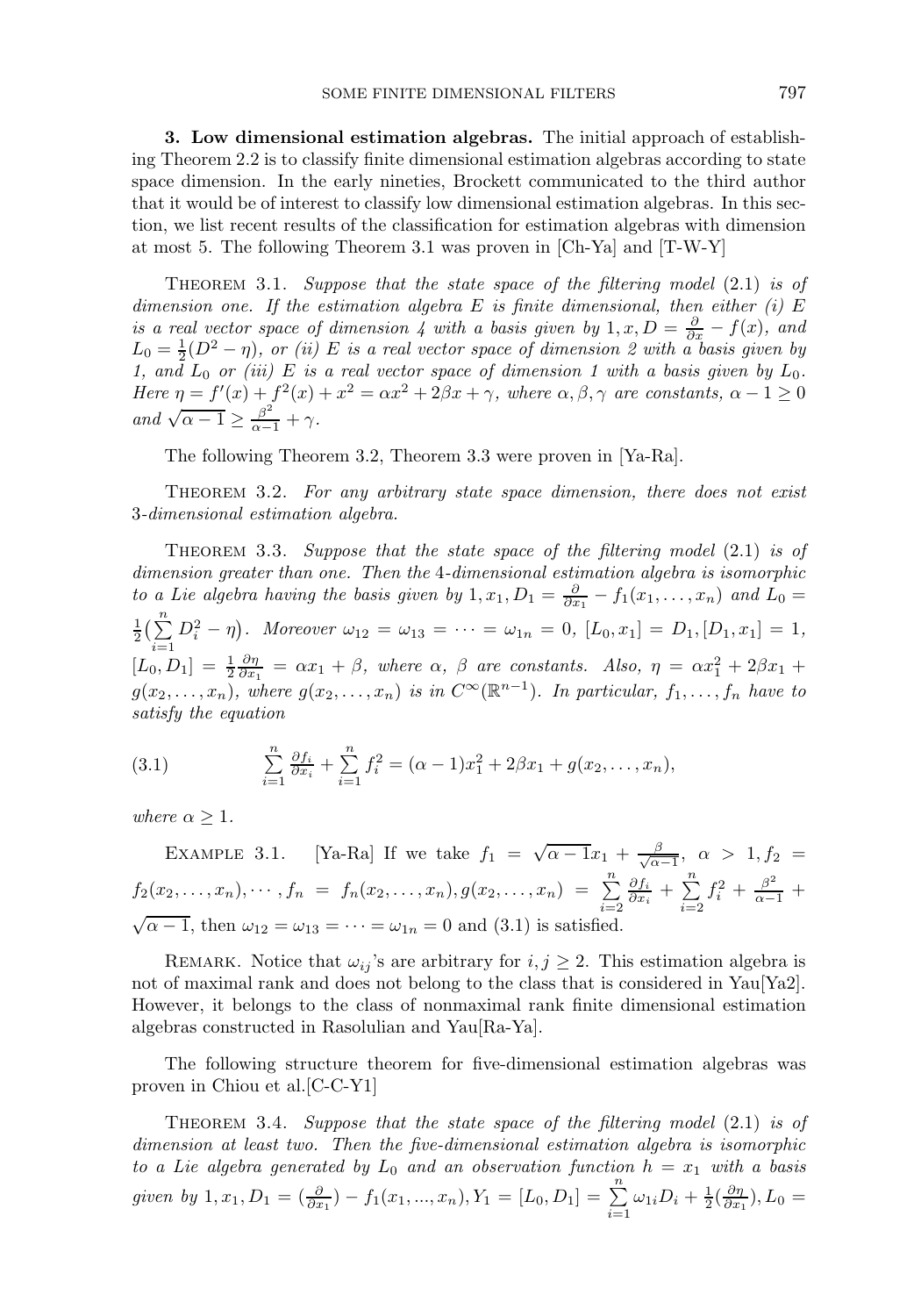$\frac{1}{2}(\sum_{1}^{n}$  $i=1$  $D_i^2 - \eta$ ). Moreover, the following holds: (1)  $\omega_{1i} \neq 0$  for some  $i = 2, ..., n$  and each  $\omega_{1i}$  is of the form

(3.2) 
$$
\omega_{1i} = \sum_{k=2}^{n} e_{ik} x_k + e_i, 2 \le i \le n,
$$

(3.3) 
$$
e_{ij} = -e_{ji}, 2 \le i, j \le n,
$$

where  $e_{ij}$  and  $e_i$  are constants. (2)  $\eta$  is of the form

(3.4) 
$$
\eta = \left(\sum_{j=2}^{n} \omega_{1j}^{2} + C_{3}\right) x_{1}^{2} + \beta(x_{2}, ..., x_{n})x_{1} + \gamma(x_{2}, ..., x_{n}),
$$

where  $C_3 \geq 1$  is a constant and  $\beta(x_2,...,x_n)$  and  $\gamma(x_2,...,x_n)$  are  $C^{\infty}$  functions. (3) There exists a constant  $C_1$  such that

(3.5) 
$$
\sum_{j=1}^{n} \omega_{1j} \omega_{ji} + \frac{1}{2} \frac{\partial^2 \eta}{\partial x_i \partial x_1} = C_1 \omega_{1i}, 2 \le i \le n.
$$

(4) There exists constants  $C_0$  and  $C_2$  such that

(3.6) 
$$
-\frac{1}{2}\sum_{i,j=1}^n \frac{\partial \omega_{1j}}{\partial x_i}\omega_{ji} + \frac{1}{2}\sum_{j=1}^n \omega_{1j}\frac{\partial \eta}{\partial x_j} = C_0x_1 + \frac{C_1}{2}\frac{\partial \eta}{\partial x_1} + C_2.
$$

In particular,  $f_1, ..., f_n$  have to satisfy the following equation:

$$
(3.7) \quad \sum_{i=1}^{n} \frac{\partial f_i}{\partial x_i} + \sum_{i=1}^{n} f_i^2 = \left( \sum_{j=2}^{n} \omega_{1j}^2 + C_3 - 1 \right) x_1^2 + \beta(x_2, ..., x_n) x_1 + \gamma(x_2, ..., x_n).
$$

Moreover, this five-dimensional estimation algebra has the following multiplication table:

|       | $x_1$ |        |                                  |                             |
|-------|-------|--------|----------------------------------|-----------------------------|
|       |       |        |                                  |                             |
| $x_1$ |       |        |                                  | $-I1$                       |
|       |       |        | ່ວ                               | $-Y_1$                      |
|       |       | $-C_3$ |                                  | $-C_0x_1-C_1Y_1-C_2-C_3D_1$ |
|       |       |        | $C_0x_1 + C_1Y_1 + C_2 + C_3D_1$ |                             |

EXAMPLE 3.2. [C-C-Y1] If we take  $f_1 = ax_1, f_2 = bx_1x_3, f_3 = -bx_1x_2, f_i =$  $g_i(x_4, \ldots, x_n), 4 \leq i \leq n, h(x) = x_1$ , where a, b are nonzero constants. Then  $\omega_{12} = bx_3, \omega_{13} = -bx_2, \omega_{23} = -2bx_1, \omega_{1j} = 0, 4 \leq i \leq n$ , and  $\sum_{i=1}^{n}$  $f_i^2 + \sum^n$  $i=1$  $\frac{\partial f_i}{\partial x_i} =$  $\left(\frac{n}{\sum}\right)$  $i=1$  $\omega_{1i}^2 + a^2 \bigg) x_1^2 + \sum_{i=1}^n$  $i=4$  $g_i^2(x_4,...,x_n) + a + \sum_{n=1}^{\infty}$  $i=4$  $\frac{\partial g_2}{\partial x_i}(x_4,\ldots,x_n)$ .  $\omega_{1i}, 1 \leq i \leq n$ , satisfy (3.3), (3.4),  $\eta$  is of the form (3.5) satisfying (3.6) and (3.7) with  $C_0 = 2b^2$ ,  $C_1 = C_2 = 0$ . The estimation algebra E is 5-dimensional with a basis  $\{1, x_1, D_1, Y_1 =$  $bx_3D_2 - bx_2D_3 + (a^2 + 1 + b^2x_2^2 + b^2x_3^2)x_1, L_0$ .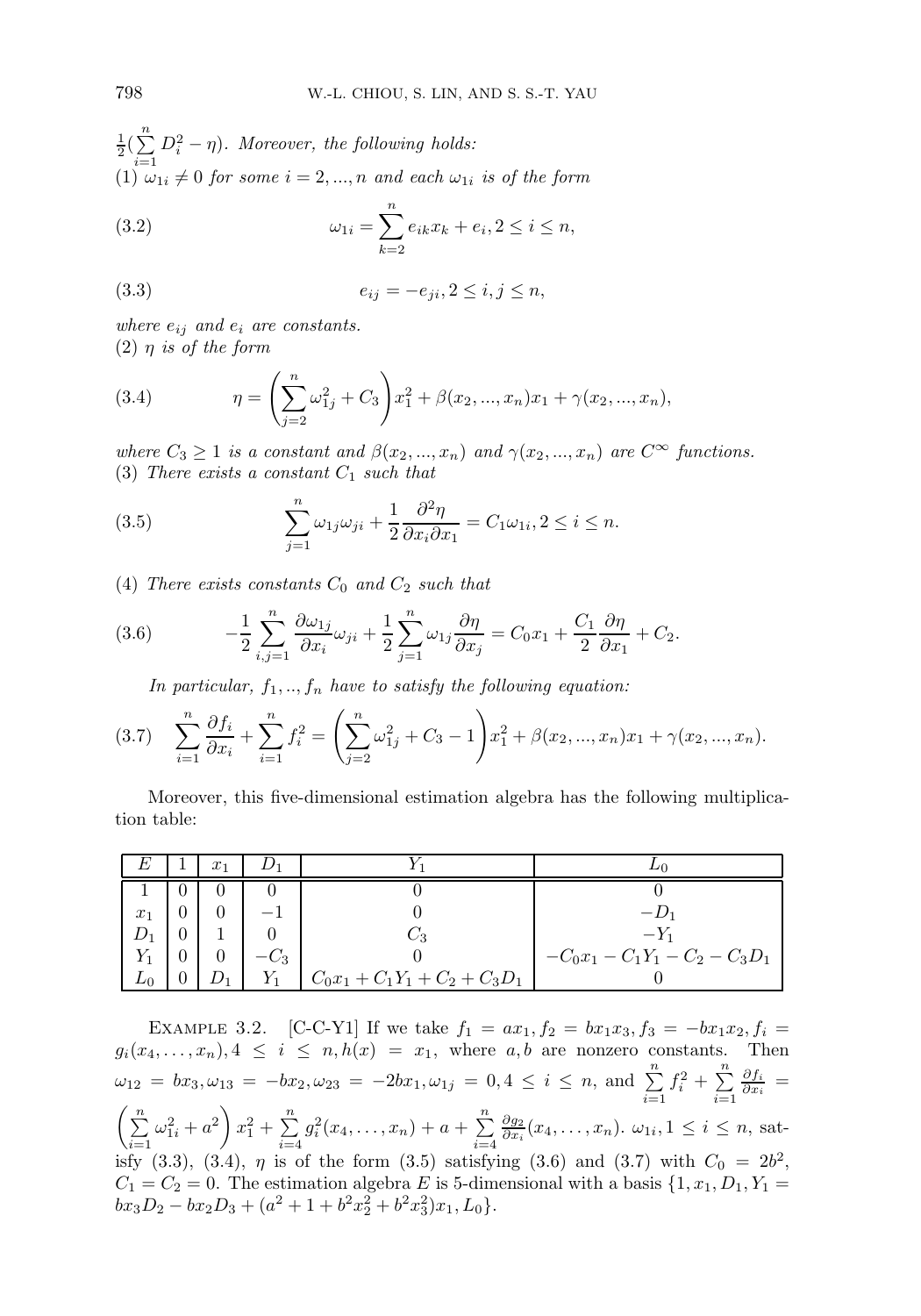EXAMPLE 3.3. [C-C-Y1] Consider the filtering model (2.1), where 
$$
f_1 = a_1x_1 + \frac{a_1^2}{a_2}x_2 + \sum_{i=1}^n a_ix_i + e, f_2 = a_2x_1 + a_1x_2 - \frac{a_1}{a_2} \sum_{i=3}^n a_ix_i + c, f_i = a_ix_1 + a_i\frac{a_1}{a_2}x_2 +
$$
  
\n $g_i(x_3,...,x_n), 3 \leq i \leq n, h(x) = x_1, a_1^2 \neq a_2^2, \sum_{i=1}^n a_i^2 > 0, (a_2 - \frac{a_1^2}{a_2})^2 = a_1^2 +$   
\n $a_2^2 + \sum_{i=3}^n a_i^2, \sum_{i=3}^n a_i g_i(x_3,...,x_n) = 0$ . Then  $\omega_{12} = a_2 - \frac{a_1^2}{a_2} \neq 0, \omega_{kj} = 0, k =$   
\n1,2;  $3 \leq j \leq n$  and  $\sum_{i=1}^n f_i^2 + \sum_{i=1}^n \frac{\partial f_i}{\partial x_i} = \sum_{i=1}^n a_i^2 x_1^2 + \beta(x_2)x_1 + \gamma(x_2,...,x_n),$   
\nwhere  $\beta(x_2) = 2\left(\frac{a_1^3}{a_2} + a_2 + \frac{a_1}{a_2} \sum_{i=3}^n a_i^2\right) x_2 + 2(a_1e + a_2c)$  and  $\gamma(x_2,...,x_n) =$   
\n $\left[\left(\frac{a_1}{a_2}\right)^2 + a_1^2 + \left(\frac{a_1}{a_2}\right)^2 \left(\sum_{i=3}^n a_i^2\right)\right] x_2^2 + \left[\left(1 + \frac{a_1}{a_2}\right)^2 \left(\sum_{i=3}^n a_i x_i\right)^2 + \sum_{i=3}^n g_i^2 + e^2 + c^2 +$   
\n $2\left(\frac{a_1^2}{a_2}e + a_1c\right)x_2 + 2\left(e - c\frac{a_1}{a_2}\right)\sum_{i=3}^n a_i x_i + 2a_1 + \sum_{i=3}^n \frac{\partial g_i}{\partial x_i}.$ 

4. Finite dimensional filters. In this section we apply the structure theorem for five-dimensional estimation algebras to construct a new class of five dimensional estimation algebras and hence a new class of finite dimensional filters by Wei-Norman technique [We-No].

MAIN THEOREM. Consider the filtering model  $(2.1)$  where

$$
f_1 = ax_1,
$$
  
\n
$$
f_2 = \sum_{i=3}^m a_{2i}x_1x_i,
$$
  
\n
$$
\vdots
$$
  
\n
$$
f_k = -\sum_{i=2}^{k-1} a_{ik}x_1x_i + \sum_{i=k+1}^m a_{ki}x_1x_i, 3 \le k \le m-1,
$$
  
\n
$$
\vdots
$$
  
\n
$$
f_m = -\sum_{i=2}^{m-1} a_{im}x_1x_i,
$$
  
\n
$$
f_i = g_i(x_{m+1}, \dots, x_n), m+1 \le i \le n,
$$
  
\n
$$
h = x_1,
$$

where  $m \geq 4$ , and  $a \neq 0$ . For  $m \geq j > i \geq 1$ , let  $a_{ji} = -a_{ij}$ . Assume that for  $3 \leq k \leq m-1, a_{ik} \neq 0$  for some  $k \leq i \leq m$ , and  $g_i$  are  $C^{\infty}$  functions in  $x_{m+1}, \dots, x_n$  variables, for  $m+1 \leq i \leq n$ . Let  $D_i = \frac{\partial}{\partial x_i} - f_i$ ,  $\omega_{1i} = \frac{\partial f_i}{\partial x_1} - \frac{\partial f_1}{\partial x_i}$ ,  $\eta =$  $\sum_{i=1}^{n}$  $i=1$  $(f_i^2 + \frac{\partial f_i}{\partial x_i}) + h^2, Y_1 = \sum_{i=1}^n$  $\sum_{i=1}^{n} \omega_{1i} D_i + \frac{1}{2} \frac{\partial \eta}{\partial x_1}$ , and  $L_0 = \frac{1}{2} (\sum_{i=1}^{n}$  $i=1$  $D_i^2 - \eta$ , then the estimation algebra E for this filtering model is five-dimensional with a basis  $\{1, x_1, D_1, Y_1, L_0\}$ , and this following multiplication table is given here: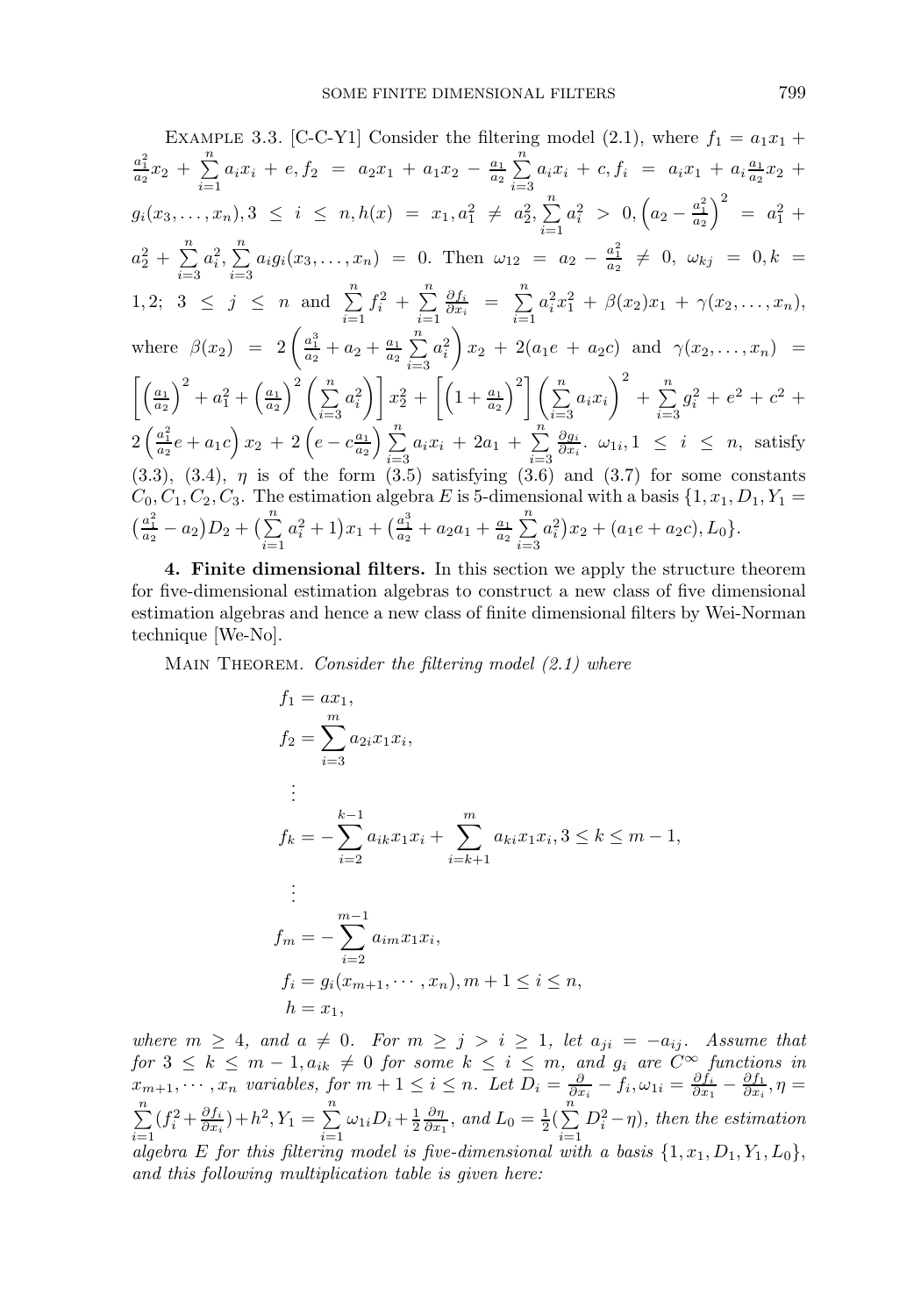| F.    | $x_1$ |        |                   |                  |
|-------|-------|--------|-------------------|------------------|
|       |       |        |                   |                  |
| $x_1$ |       |        |                   | $-1)_{1}$        |
|       |       |        | $\frac{1}{2}$     | $-Y_1$           |
|       |       | $-C_3$ |                   | $-C_0x_1-C_3D_1$ |
|       |       |        | $C_0x_1 + C_3D_1$ |                  |

where  $C_0 = 2 \sum_{i,j=2, i < j}^{m}$  $a_{ij}^2, C_3 = a^2 + 1.$  Moreover, let

(4.1) 
$$
u(t,x) = e^{T(t)}e^{r(t)x_1}e^{s_2(t)D_1}e^{s_1(t)Y_1}e^{tL_0}\sigma_0
$$

be the solution of the robust Duncan-Mortensen-Zakai equation (2.3) for all  $t \geq 0$ . Then  $r(t)$ ,  $s_1(t)$ ,  $s_2(t)$  and  $T(t)$  satisfy the following differential equations:

(4.2) 
$$
\frac{ds_1}{dt}(t) = s_2(t),
$$

(4.3) 
$$
\frac{ds_2}{dt}(t) = r(t) + C_3 s_1(t) + y(t),
$$

(4.4)  
\n
$$
\frac{dr}{dt}(t) = C_0 s_1(t),
$$
\n
$$
\frac{dT}{dt}(t) = \frac{C_3 s_2^2(t)}{2} + C_0 s_1(t) s_2(t) - \frac{C_3^2 s_1^2(t)}{2}
$$
\n
$$
- C_3 s_2(t) \frac{ds_1}{dt}(t) + r(t) \frac{ds_2}{dt}(t) - \frac{r^2(t)}{2}
$$
\n(4.5)  
\n
$$
- C_3 r(t) s_1(t) + \frac{1}{2} y^2(t).
$$

*Proof.* Since  $m \ge j \ge i \ge 1$ ,  $a_{ji} = -a_{ij}$ , we can rewrite  $f_k$  as

$$
f_k = \left[\sum_{i=2}^m a_{ki} x_i\right] x_1, \quad \text{for } 2 \le k \le m,
$$

We have

$$
\omega_{1k} = \sum_{\ell=2}^{m} a_{k\ell} x_{\ell} \Rightarrow f_k = \omega_{1k} x_1, \quad \text{for } 2 \le k \le m,
$$
  
\n
$$
\omega_{1j} = 0, \quad \text{for } m+1 \le j \le n,
$$
  
\n
$$
\omega_{ij} = -2a_{ij} x_1, \quad \text{for } 2 \le i < j \le m,
$$
  
\n
$$
\omega_{ij} = \omega_{ji} = 0, \quad \text{for } 2 \le i \le m, \quad j \ge m+1,
$$

and

$$
\eta = \sum_{i=1}^{n} f_i^2 + \sum_{i=1}^{n} \frac{\partial f_i}{\partial x_i} + h^2
$$
  
=  $a^2 x_1 + \sum_{i=2}^{n} \omega_{1i}^2 x_1^2 + \sum_{i=m+1}^{n} g_i^2 (x_{m+1}, \dots, x_n) + a + \sum_{i=m+1}^{n} \frac{\partial g_i}{\partial x_i} (x_{m+1}, \dots, x_n) + a x_1^2$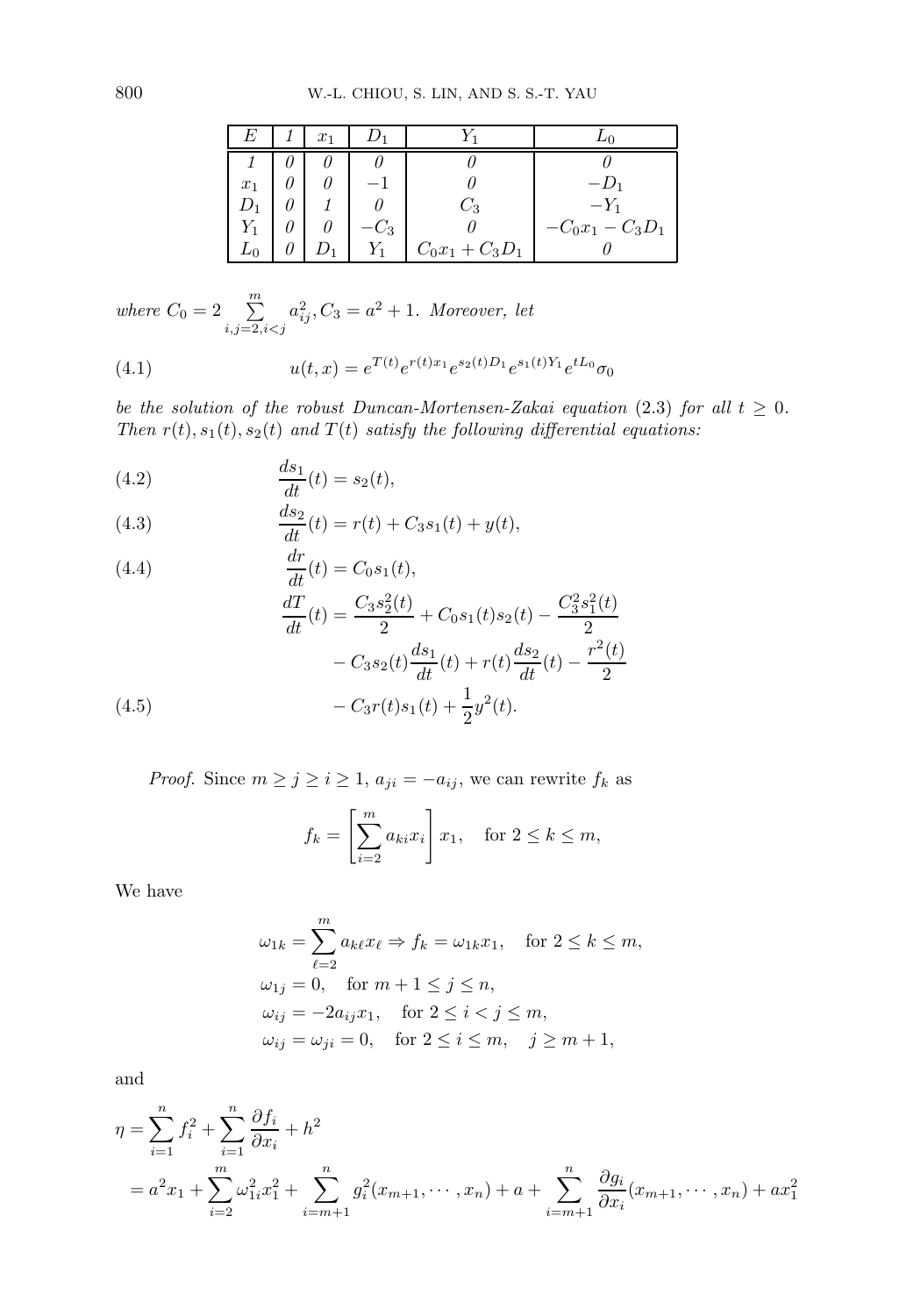$$
= \left(\sum_{k=2}^m \omega_{1k}^2 + a^2 + 1\right)x_1^2 + \sum_{\ell=m+1}^n \left(g_\ell^2(x_{m+1}, \dots, x_n) + \frac{\partial g_\ell}{\partial x_\ell}(x_{m+1}, \dots, x_n)\right) + a,
$$

it is easy to see that  $\omega_{1i}, 1 \leq i \leq n$ , satisfy (3.2), and  $\eta$  is of the form (3.4)(note:  $\omega_{1j} = 0$ , for  $j \ge m + 1$ , where  $C_3 = a^2 + 1 \ge 1$ . Now observe

$$
\frac{\partial \eta}{\partial x_i} = \frac{\partial}{\partial x_i} \left\{ \sum_{k=2}^m \left[ \sum_{\ell=2}^m a_{k\ell} x_\ell \right]^2 \right\} x_1^2 + \frac{\partial}{\partial x_i} \sum_{\ell=m+1}^n \left[ g_\ell^2(x_{m+1}, \dots, x_n) + \frac{\partial g_\ell}{\partial x_\ell}(x_{m+1}, \dots, x_n) \right]
$$
\n
$$
= \begin{cases} 2 \left\{ \sum_{k=2}^m \left[ \sum_{\ell=2}^m a_{k\ell} x_\ell \right] a_{ki} \right\} x_1^2, & \text{for } 2 \le i \le m \\ \frac{\partial}{\partial x_i} \sum_{\ell=m+1}^m \left[ g_\ell^2(x_{m+1}, \dots, x_n) + \frac{\partial g_\ell}{\partial x_\ell}(x_{m+1}, \dots, x_n) \right], & \text{for } i \ge m+1, \end{cases}
$$

we have

$$
\frac{1}{2} \sum_{j=1}^{n} \omega_{1j} \frac{\partial \eta}{\partial x_{j}} = \frac{1}{2} \sum_{j=2}^{m} \omega_{1j} \frac{\partial \eta}{\partial x_{j}} = \frac{1}{2} \sum_{j=2}^{m} \sum_{s=2}^{m} [ \sum_{s=2}^{m} a_{js} x_{s}] \cdot 2 \Big\{ \sum_{k=2}^{m} \sum_{\ell=2}^{m} a_{k\ell} x_{\ell} | a_{kj} \Big\} x_{1}^{2}
$$
\n
$$
= x_{1}^{2} \sum_{j,s,k,\ell=2}^{m} a_{js} a_{k\ell} a_{kj} x_{s} x_{\ell}
$$
\n
$$
= x_{1}^{2} \cdot \frac{1}{2} \Bigg[ \sum_{s,\ell=2}^{m} \sum_{j,k=2}^{m} a_{js} a_{k\ell} a_{kj} x_{s} x_{\ell} + \sum_{\ell,s=2}^{m} \sum_{j,k=2}^{m} a_{j\ell} a_{ks} a_{kj} x_{\ell} x_{s} \Bigg]
$$
\n
$$
= x_{1}^{2} \cdot \frac{1}{2} \Bigg[ \sum_{s,\ell=2}^{m} \sum_{j,k=2}^{m} a_{js} a_{k\ell} a_{kj} x_{s} x_{\ell} + \sum_{\ell,s=2}^{m} \sum_{k,j=2}^{m} a_{k\ell} a_{js} a_{jk} x_{\ell} x_{s} \Bigg]
$$
\n
$$
= x_{1}^{2} \cdot \frac{1}{2} \sum_{j,s,k,\ell=2}^{m} a_{js} a_{k\ell} [a_{kj} + a_{jk}] x_{s} x_{\ell} \qquad \text{(note: } a_{jk} = -a_{kj} \text{)}
$$
\n
$$
(4.6) \qquad = 0,
$$

$$
(4.6)
$$

and

$$
\begin{aligned}\n\text{for } 2 \leq i \leq m, \qquad & \frac{1}{2} \frac{\partial^2 \eta}{\partial x_i \partial x_1} = \frac{1}{2} \frac{\partial}{\partial x_1} \left( \frac{\partial \eta}{\partial x_i} \right) \\
& = & \frac{1}{2} \frac{\partial}{\partial x_1} \left\{ \sum_{k=2}^m \frac{\partial}{\partial x_i} \left( \left[ \sum_{\ell=2}^m a_{\ell k} x_\ell \right]^2 x_1^2 \right) \right\} = \frac{1}{2} \frac{\partial}{\partial x_1} \left\{ \sum_{k=2}^m 2 \left( \left[ \sum_{\ell=2}^m a_{\ell k} x_\ell \right] a_{ik} x_1^2 \right. \\
& \left. (4.7) \qquad \qquad = & 2 \sum_{k=2}^m \left[ \sum_{\ell=2}^m a_{\ell k} x_\ell \right] a_{ik} x_1,\n\end{aligned}
$$

$$
\text{for } i \geq m+1, \qquad \frac{1}{2} \frac{\partial^2 \eta}{\partial x_i \partial x_1} = \frac{1}{2} \frac{\partial}{\partial x_1} \left( \frac{\partial \eta}{\partial x_i} \right)
$$

(4.8) 
$$
= \frac{1}{2} \frac{\partial}{\partial x_1} \frac{\partial}{\partial x_i} \sum_{\ell=m+1}^n [g_\ell^2(x_{m+1}, \dots, x_n) + \frac{\partial g_\ell}{\partial x_\ell}(x_{m+1}, \dots, x_n)] = 0.
$$

Next, observe

$$
(4.9) \quad \sum_{j=1}^{n} \omega_{1j} \omega_{ji} = \sum_{k=2}^{m} \omega_{1k} \omega_{ki} = \begin{cases} \sum_{k=2}^{m} \left( \left[ \sum_{k=2}^{m} a_{k\ell} x_{\ell} \right] (-2a_{ki} x_{1}) \right), & \text{for } 2 \le i \le m \\ \sum_{k=2}^{m} \left[ \sum_{\ell=2}^{m} a_{k\ell} x_{\ell} \right] \cdot 0 = 0, & \text{for } i \ge m+1, \end{cases}
$$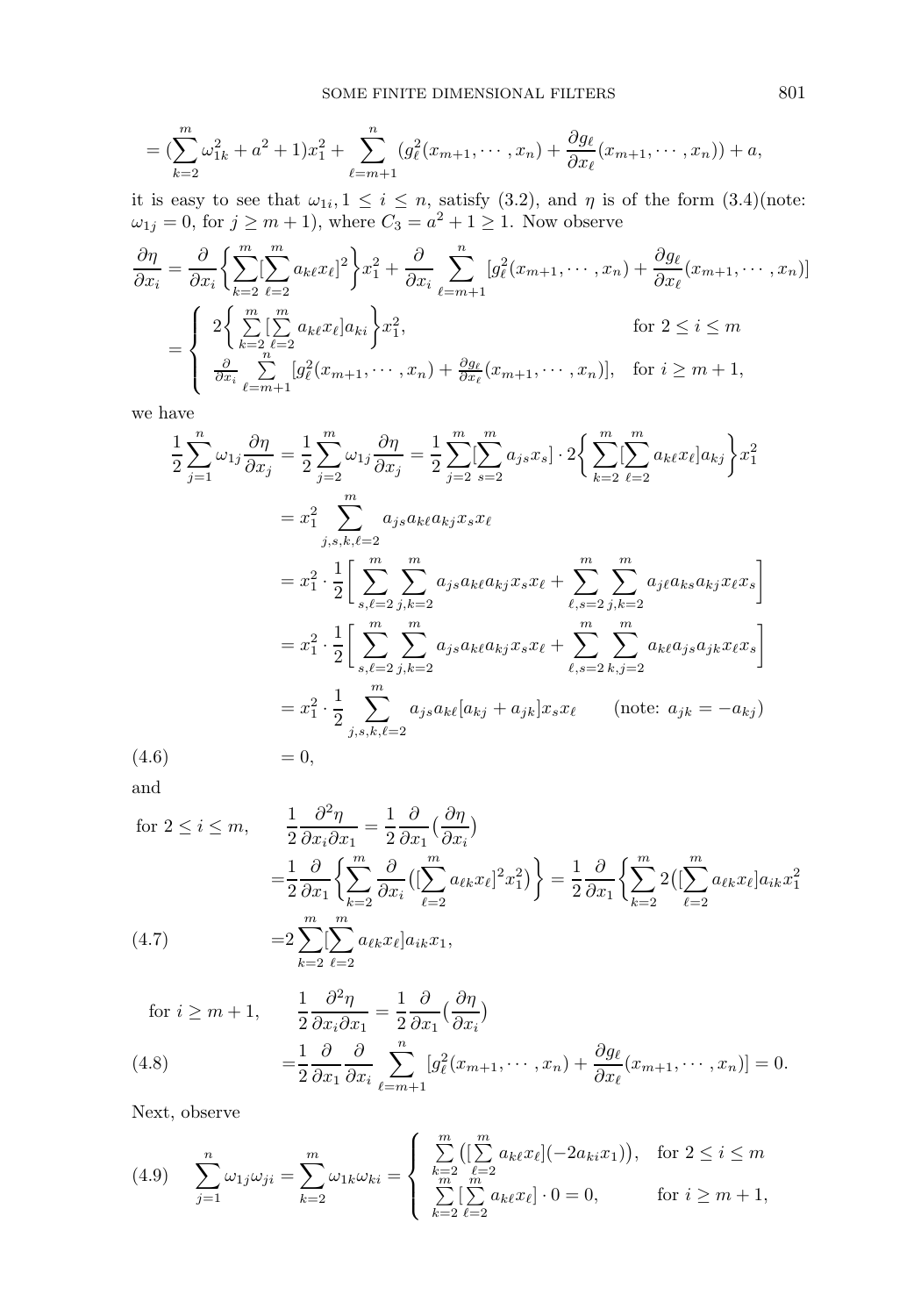and

(4.10)

$$
-\frac{1}{2}\sum_{j=1}^{n}\frac{\partial\omega_{1j}}{\partial x_i}\omega_{ji} = -\frac{1}{2}\sum_{k=2}^{m}\frac{\partial\omega_{1k}}{\partial x_i}\omega_{ki} = \begin{cases} -\frac{1}{2}\sum_{k=2}^{m}a_{ki}(-2a_{ki}x_1), & \text{for } 2 \le i \le m\\ \sum_{k=2}^{m}a_{ki}(-2a_{ki})\cdot 0 = 0, & \text{for } i \ge m+1. \end{cases}
$$

Therefore by  $(4.7)$ ,  $(4.8)$  and  $(4.9)$  it is easy to get

$$
\sum_{j=1}^{n} \omega_{1j} \omega_{ji} + \frac{1}{2} \frac{\partial^2 \eta}{\partial x_i \partial x_1} = 0 = C_1 \omega_{12}, \quad \text{for } 2 \le i \le n
$$

which proves that (3.6) is satisfied, if we take  $C_1 = 0$ . And by (4.6) and (4.10)

$$
-\frac{1}{2}\sum_{i,j=1}^{n} \frac{\partial \omega_{1j}}{\partial x_i} \omega_{ji} + \frac{1}{2}\sum_{j=1}^{n} \omega_{1j} \frac{\partial \eta}{\partial x_j} = -\frac{1}{2}\sum_{i=2}^{m} \sum_{k=2}^{m} a_{ki} (-2a_{ki}x_1) + 0
$$
  
= 2(\sum\_{2 \le i < j \le m} a\_{ij}^2) x\_1 = C\_0 x\_1 + \frac{C\_1}{2} \frac{\partial \eta}{\partial x\_1} + C\_2,

which proves that (3.7) is satisfied, if we take  $C_0 = 2 \sum_{i=1}^{n}$ 2≤i<j≤m  $a_{ij}^2$  and  $C_2 = 0$ . Hence the estimation algebra  $E$  for this filtering model is five-dimensional with basis  $\{1, x_1, D_1, Y_1 = \sum_{i=1}^n$  $\sum_{i=1}^{n} \omega_{1i} D_i + \frac{1}{2} \frac{\partial \eta}{\partial x_1}, L_0$ , and we have this following multiplication table:

| H,    | $x_1$ |        |                   |                     |
|-------|-------|--------|-------------------|---------------------|
|       |       |        |                   |                     |
| $x_1$ |       |        |                   | $-1$ ) <sub>1</sub> |
|       |       |        | $\mathcal{L}_{2}$ | $-Y_1$              |
| $Y_1$ |       | $-C_3$ |                   | $-C_0x_1-C_3D_1$    |
|       |       |        | $C_0x_1 + C_3D_1$ |                     |

Where  $C_0 = 2 \quad \sum$  $2 \leq i < j \leq m$  $a_{ij}^2, C_3 = a^2 + 1$ , and  $\eta = \sum_{i=1}^{n}$  $i=1$  $(f_i^2 + \frac{\partial f_i}{\partial x_i}) + h^2.$ 

Let  $u(t,x) = e^{T(t)} e^{r(t)x_1} e^{s_2(t)D_1} e^{s_1(t)Y_1} e^{tL_0} \sigma_0$  be the solution of (2.3) for all  $t \ge 0$ , since  $L_0$  is uniformly elliptic, for any  $t > 0, e^{tL_0}\sigma_0$  is  $C^{\infty}$ , by differentiating  $u(t, x)$ , we have

$$
\frac{\partial u}{\partial t}(t,x) \n= e^{T(t)}e^{r(t)x_1}e^{s_2(t)D_1}e^{s_1(t)Y_1}L_0e^{tL_0}\sigma_0 + \frac{ds_1}{dt}(t)e^{T(t)}e^{r(t)x_1}e^{s_2(t)D_1}Y_1e^{s_1(t)Y_1}e^{tL_0}\sigma_0 \n+ \frac{ds_2}{dt}(t)e^{T(t)}e^{r(t)x_1}D_1e^{s_2(t)D_1}e^{s_1(t)Y_1}e^{tL_0}\sigma_0 + \frac{dr}{dt}(t)e^{T(t)}x_1e^{r(t)x_1}e^{s_2(t)D_1}e^{s_1(t)Y_1}e^{tL_0}\sigma_0 \n+ \frac{dT}{dt}(t)e^{T(t)}e^{r(t)x_1}e^{s_2(t)D_1}e^{s_1(t)Y_1}e^{tL_0}\sigma_0 \n= e^{T(t)}e^{r(t)x_1}e^{s_2(t)D_1}\left(L_0 + s_1(t)[Y_1, L_0] + \frac{s_1^2(t)}{2}[Y_1, [Y_1, L_0]] + \cdots\right)e^{s_1(t)Y_1}e^{tL_0}\sigma_0
$$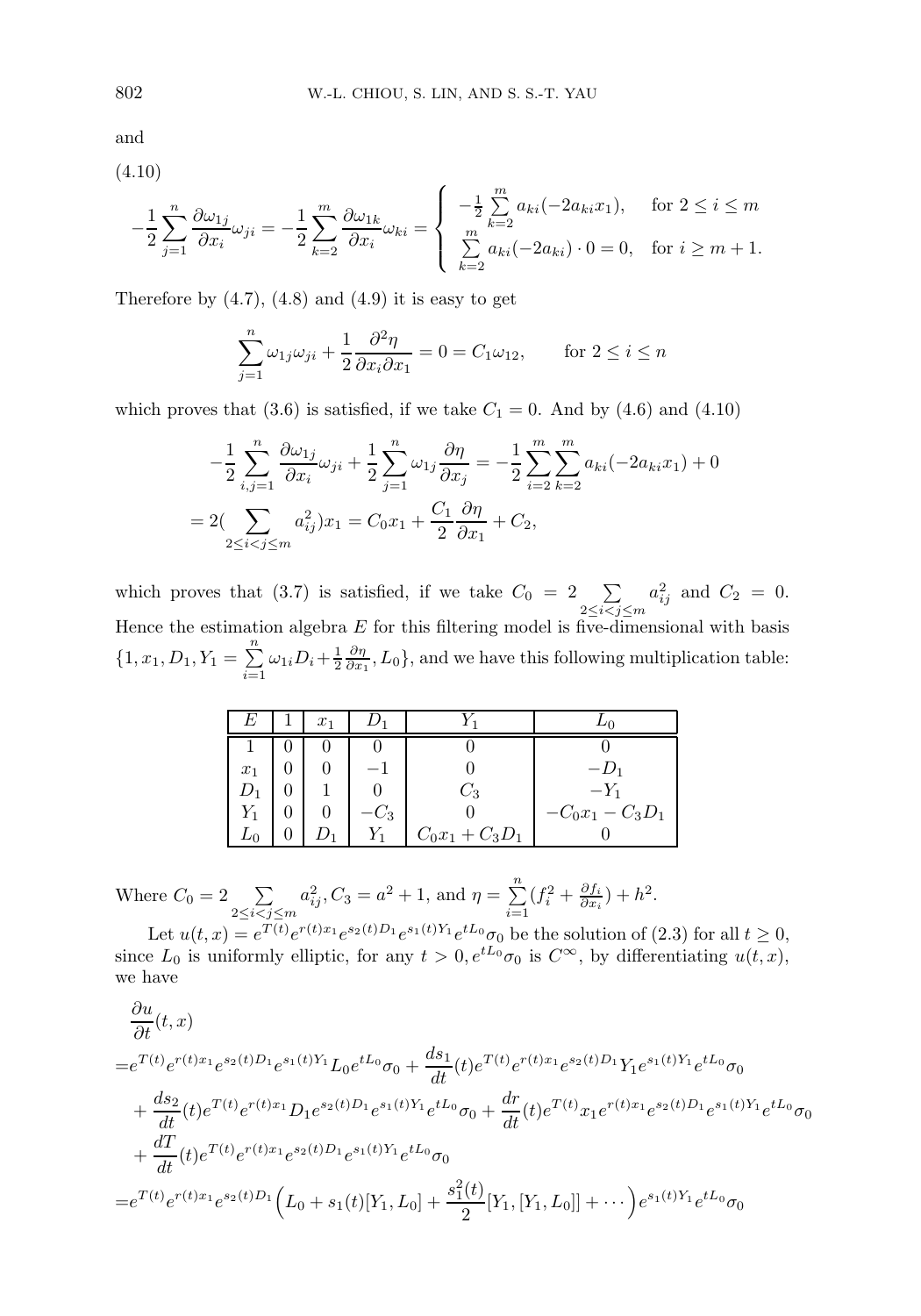$$
+\frac{ds_{1}}{dt}(t)e^{T(t)}e^{r(t)x_{1}}(Y_{1}+s_{2}(t)[D_{1},Y_{1}]+\frac{s_{2}^{2}(t)}{2}[D_{1},[D_{1},Y_{1}]]+\cdots )\\ +\frac{ds_{2}}{dt}(t)e^{T(t)}(D_{1}+r(t)[x_{1},D_{1}]+\cdots)e^{r(t)x_{1}}e^{s_{2}(t)D_{1}}e^{s_{1}(t)Y_{1}}e^{tL_{0}}\sigma_{0}\\ +\frac{dr}{dt}(t)x_{1}u(t,x)+\frac{dT}{dt}(t)u(t,x)\\ =e^{T(t)}e^{r(t)x_{1}}e^{s_{2}(t)D_{1}}\bigg(L_{0}-s_{1}(t)\big(C_{0}x_{1}+C_{3}D_{1}\big)+\frac{C_{3}^{2}s_{1}^{2}(t)}{2}\bigg)e^{s_{1}(t)Y_{1}}e^{tL_{0}}\sigma_{0}\\ +\frac{ds_{1}}{dt}(t)e^{T(t)}e^{r(t)x_{1}}(Y_{1}+C_{3}s_{2}(t))e^{s_{2}(t)D_{1}}e^{s_{1}(t)Y_{1}}e^{tL_{0}}\sigma_{0}\\ +\frac{ds_{2}}{dt}(t)e^{T(t)}(D_{1}-r(t))e^{r(t)x_{1}}e^{s_{2}(t)D_{1}}e^{s_{1}(t)Y_{1}}e^{tL_{0}}\sigma_{0}\\ +\frac{dr}{dt}(t)x_{1}u(t,x)+\frac{dT}{dt}(t)u(t,x)\\ =e^{T(t)}e^{r(t)x_{1}}\bigg(L_{0}-s_{2}(t)Y_{1}-\frac{C_{3}s_{2}^{2}(t)}{2}\bigg)-C_{0}s_{1}(t)x_{1}\\ -C_{0}s_{1}(t)s_{2}(t)-C_{3}s_{1}(t)D_{1}+\frac{C_{3}^{2}s_{1}^{2}(t)}{2}\bigg)e^{s_{2}(t)D_{1}}e^{s_{1}(t)Y_{1}}e^{tL_{0}}\sigma_{0}\\ +\frac{ds_{1}}{dt}(t)e^{T(t)}\bigg(Y_{1}+C_{3}s_{2}(t)\bigg)e^{r(t)x_{1}}e^{s_{2}(t)D_{1}}e^{s_{1}(t)Y_{1}}e^{tL_{0}}\sigma_{0}\\ +\frac{ds_{2}}{dt}(t)(D_{1}-r(t))e^{T(t)}e^{r(t)x_{1}}e^{s_{2}(t)D_{1}}e^{s_{1}(t)Y_{1}}
$$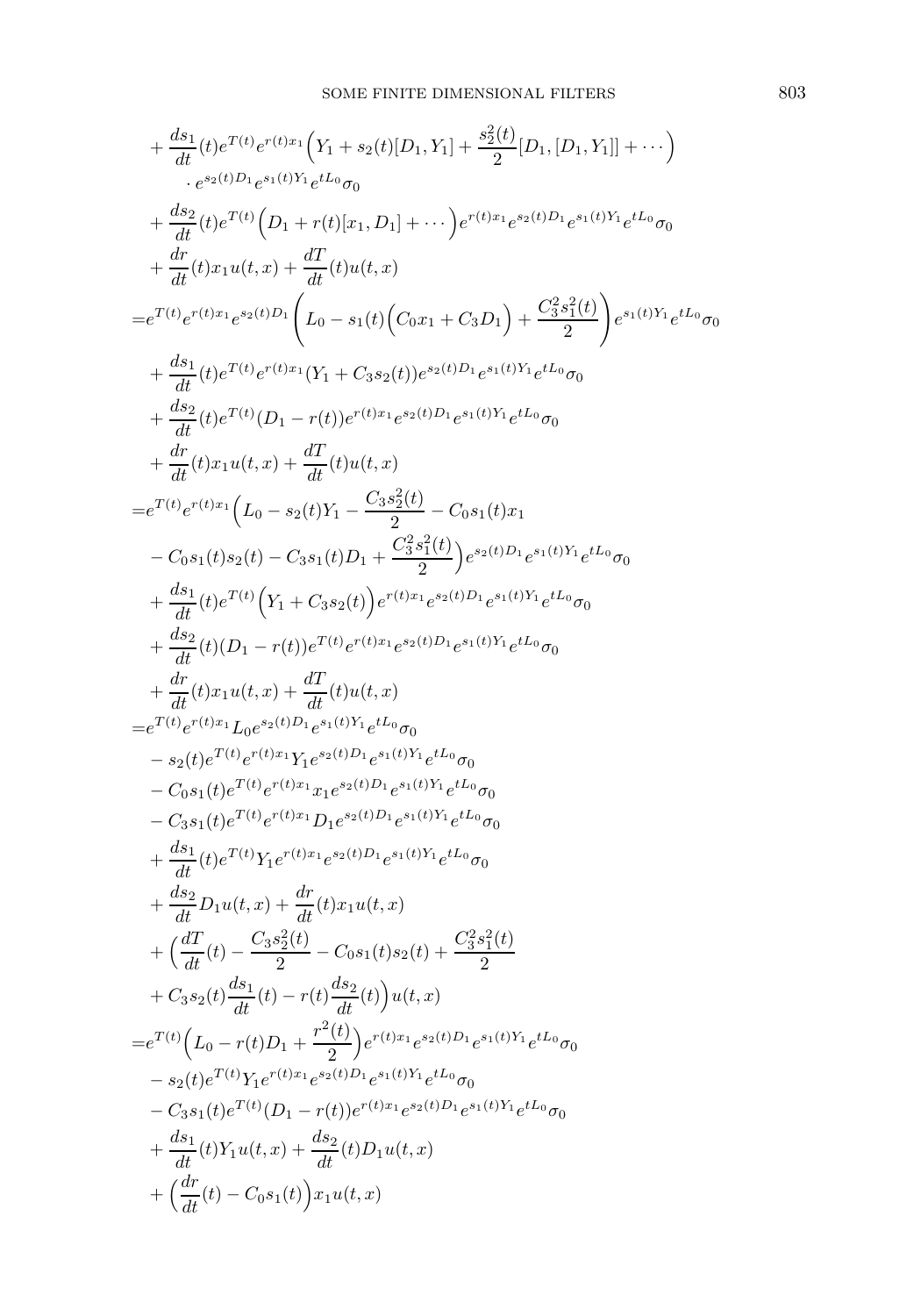+ 
$$
\left(\frac{dT}{dt}(t) - \frac{C_3 s_2^2(t)}{2} - C_0 s_1(t) s_2(t) + \frac{C_3^2 s_1^2(t)}{2} + C_3 s_2(t) \frac{ds_1}{dt}(t) - r(t) \frac{ds_2}{dt}(t) \right) u(t, x)
$$
  
\n=  $e^{T(t)} L_0 e^{r(t)x_1} e^{s_2(t)D_1} e^{s_1(t)Y_1} e^{tL_0} \sigma_0$   
\n-  $r(t) e^{T(t)} D_1 e^{r(t)x_1} e^{s_2(t)D_1} e^{s_1(t)Y_1} e^{tL_0} \sigma_0$   
\n-  $C_3 s_1(t) e^{T(t)} D_1 e^{r(t)x_1} e^{s_2(t)D_1} e^{s_1(t)Y_1} e^{tL_0} \sigma_0$   
\n+  $\left(\frac{ds_1}{dt}(t) - s_2(t) \right) Y_1 u(t, x) + \frac{ds_2}{dt}(t) D_1 u(t, x)$   
\n+  $\left(\frac{dr}{dt}(t) - C_0 s_1(t) \right) x_1 u(t, x)$   
\n+  $\left(\frac{dT}{dt}(t) - \frac{C_3 s_2^2(t)}{2} - C_0 s_1(t) s_2(t) + \frac{C_3^2 s_1^2(t)}{2} + C_3 r(t) s_1(t) \right) u(t, x)$   
\n=  $L_0 u(t, x)$   
\n+  $\left(\frac{ds_1}{dt}(t) - s_2(t) \right) Y_1 u(t, x)$   
\n+  $\left(\frac{ds_1}{dt}(t) - s_2(t) \right) Y_1 u(t, x)$   
\n+  $\left(\frac{ds_2}{dt}(t) - r(t) - C_3 s_1(t) \right) D_1 u(t, x)$   
\n+  $\left(\frac{dr}{dt}(t) - C_0 s_1(t) \right) x_1 u(t, x)$   
\n+  $\left(\frac{dr}{dt}(t) - \frac{C_3 s_2^2(t)}{2} - C_0 s_1(t) s_2(t) + \frac{C_3^2 s_1^2(t)}{2} + C_3 s_2(t) \frac{ds_1}{dt}(t) - r(t) \frac{ds_2}{dt}(t) + \frac{r^2$ 

On the other hand,

$$
\frac{\partial u}{\partial t}(u, x) = L_0 u(t, x) + y(t)[L_0, x_1]u(t, x) \n+ \frac{1}{2}y^2(t)[[L_0, x_1], x_1]u(t, x) \n= L_0 u(t, x) + y(t)D_1 u(t, x) + \frac{1}{2}y^2(t)u(t, x).
$$

Since  $u(t, x)$  is the solution of (2.3), these two equations must be equivalent, thus we complete the proof.  $\blacksquare$ 

REMARK 4.1. The solution  $(4.1)$  is well-defined which is explained as follows.

DEFINITION. Suppose X is a differential operator,  $\xi_0$  is in the domain of X, r is a continuous function. We denote by  $e^{\int_0^t r(s)dsX}\hat{\xi}_0$  the solution at time t of the following equation:

$$
\frac{d\xi(t)}{dt} = r(t)X\xi(t), \qquad \xi(0) = \xi_0,
$$

if it is well-defined.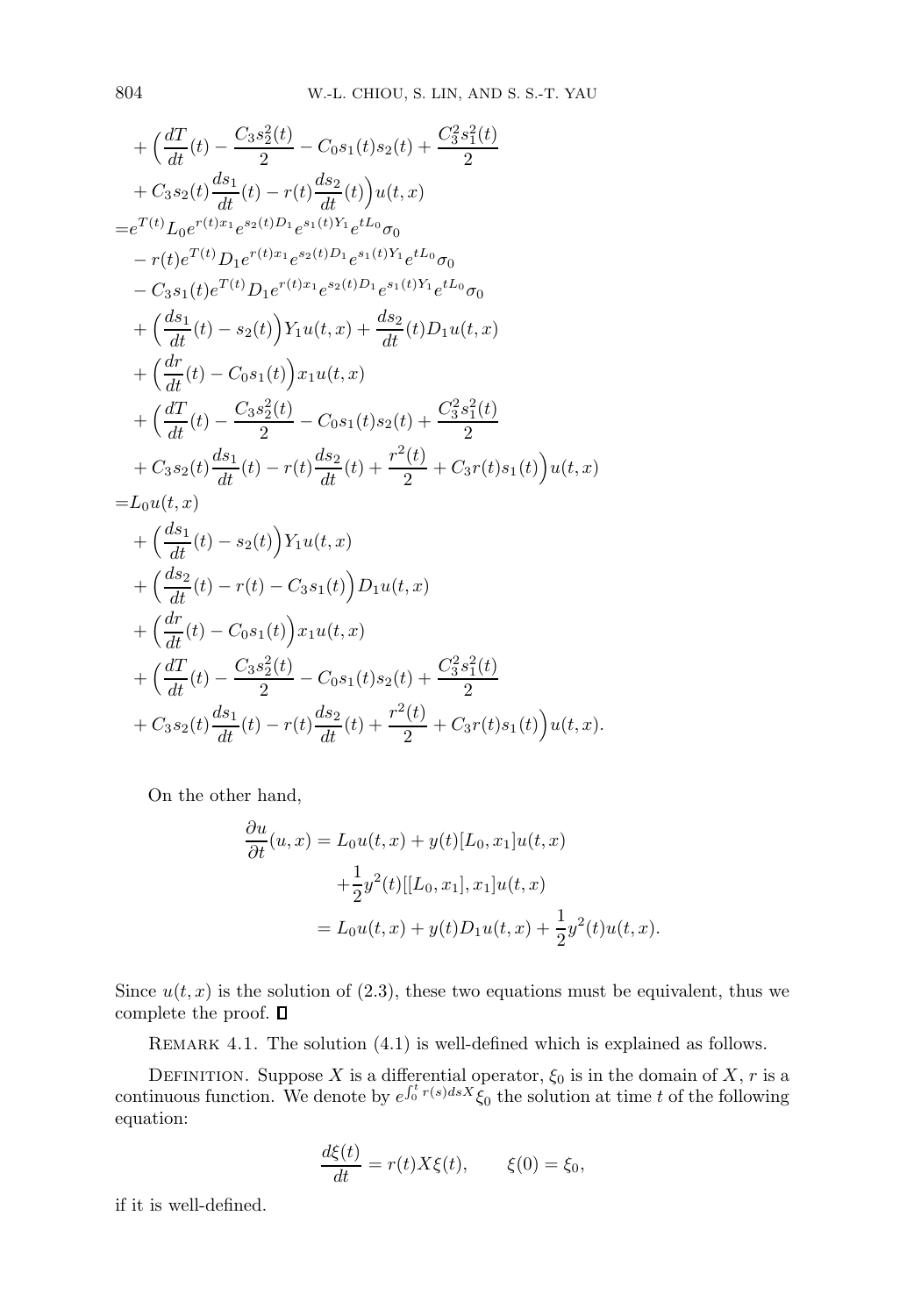Now, by theorem 2.3  $e^{tL_0}\sigma_0$  is well-defined. Next, the following propositions 4.1, 4.2, and note 4.1 shows that  $e^{s_2(t)D_1}e^{s_1(t)Y_1}e^{tL_0}\sigma_0$  is well-defined, and hence  $u(t,x) = e^{T(t)} e^{r(t)x_1} e^{s_2(t)D_1} e^{s_1(t)Y_1} e^{tL_0} \sigma_0$  is well-defined.

PROPOSITION 4.1. The solution of the following differential equation

(4.11) 
$$
\frac{d\xi(t,x)}{dt} = \left[\sum_{j=1}^{n} \omega_{1j}(x) \frac{\partial}{\partial x_j} + u(x)\right] \xi(t,x), \xi(0,x) = \xi_0
$$

is

$$
\sum_{e^{j=1}}^{n} \omega_{1j}(x) \frac{\partial}{\partial x_j} + u(x) \zeta_0(x) = \exp\bigg(\int_0^t u(x + r\omega(x)) dr\bigg) \xi_0(x + t\omega(x)),
$$

where  $\omega(x)$  denote the nth-dimensional vector-valued function whose jth component is  $\omega_{1j}(x)$ .

*Proof.* Since  $\omega_{11}(x) = 0$  and for each  $2 \leq j \leq n, \omega_{1j}(x) = \sum_{k=2, k \neq j}^{n}$  $e_{jk}x_j + e_j$ is a function of x indepedent of  $x_j$ , we have the following identity: For any smooth function  $v(x)$ 

$$
\frac{dv(x+r\omega(x))}{dr} = \sum_{j=1}^n \omega_{1j}(x) \frac{\partial v}{\partial x_j}(x_1+r\omega_{11}(x),\cdots,x_j+r\omega_{1j}(x),\cdots,x_n+r\omega_{1n}(x))
$$

Next observe that

$$
\sum_{j=1}^{n} \omega_{1j}(x) \int_{0}^{t} \frac{\partial u}{\partial x_{j}}(x + r\omega(x)) dr = \int_{0}^{t} \sum_{j=1}^{n} \omega_{1j}(x) \frac{\partial u}{\partial x_{j}}(x + r\omega(x)) dr
$$
  
\n
$$
= \int_{0}^{t} \frac{du(x + r\omega(x))}{dr} dr \qquad \text{(by (4.12))}
$$
  
\n
$$
= [u(x + t\omega(x)) - u(x)] \qquad \text{(Let } U(r) \text{ be an antiderivative of } u(x + r\omega(x)).)
$$
  
\n
$$
= [\frac{d}{dt}(U(t) - U(0))] - u(x)
$$
  
\n.13)

 $(4)$ 

$$
=\frac{d}{dt}\int_0^t u(x+r\omega(x))dr - u(x),
$$

Let 
$$
\xi(t, x) = \exp\left(\int_0^t u(x + r\omega(x)) dr\right) \xi_0(x + t\omega(x))
$$
, then  
the R.H.S. of (4.11)  

$$
= \left[\sum_{n=0}^n \omega_{1i}(x) \frac{\partial}{\partial x} + u(x)\right] \exp\left(\int_0^t u(x + r\omega(x)) dr\right) \xi_0(x + t\omega(x))
$$

$$
= \Big[\sum_{j=1}^{n} \omega_{1j}(x) \frac{\partial}{\partial x_j} + u(x) \Big] \exp\bigg(\int_0^t u(x + r\omega(x)) dr\bigg) \xi_0(x + t\omega(x))
$$
  

$$
= \sum_{j=1}^{n} \omega_{1j}(x) \Big\{ \Big[\frac{\partial}{\partial x_j} \exp\bigg(\int_0^t u(x + r\omega(x)) dr\bigg) \Big] \cdot \xi_0(x + t\omega(x))
$$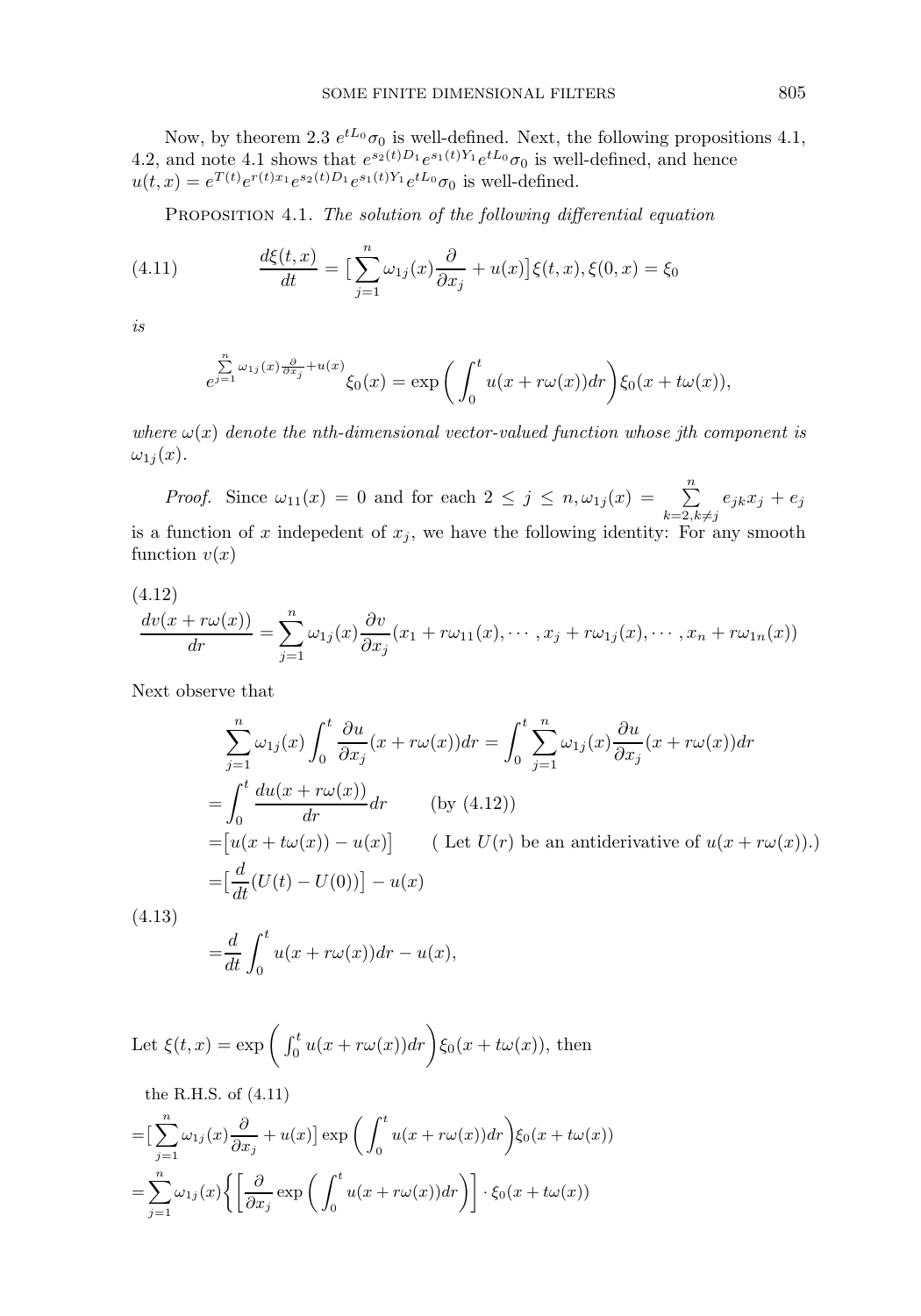$$
+\exp\left(\int_{0}^{t} u(x+r\omega(x))dr\right) \cdot \frac{\partial}{\partial x_{j}}\xi_{0}(x+t\omega(x))\Big\} + u(x)\xi(t,x)
$$
\n
$$
=\sum_{j=1}^{n} \omega_{1j}(x)\Big[\int_{0}^{t} \frac{\partial u}{\partial x_{j}}(x+r\omega(x))dr\Big]\cdot \exp\left(\int_{0}^{t} u(x+r\omega(x))dr\right) \cdot \xi_{0}(x+t\omega(x))
$$
\n
$$
+\exp\left(\int_{0}^{t} u(x+r\omega(x))dr\right) \cdot \sum_{j=1}^{n} \omega_{1j}(x)\frac{\partial}{\partial x_{j}}\xi_{0}(x+t\omega(x)) + u(x)\xi(t,x)
$$
\n
$$
=\Big\{\Big[\frac{d}{dt}\int_{0}^{t} u(x+r\omega(x))dr - u(x)\Big]\cdot \exp\Big(\int_{0}^{t} u(x+r\omega(x))dr\Big)\Big\}\xi_{0}(x+t\omega(x)) \quad (\text{ by (4.13) })
$$
\n
$$
+\exp\Big(\int_{0}^{t} u(x+r\omega(x))dr\Big) \cdot \frac{d\xi_{0}(x+t\omega(x))}{dt} + u(x)\xi(t,x) \qquad (\text{ by (4.12) })
$$
\n
$$
=\frac{d}{dt}\exp\Big(\int_{0}^{t} u(x+r\omega(x))dr\Big)\xi_{0}(x+t\omega(x)) - u(x)\xi(t,x) + u(x)\xi(t,x)
$$
\n
$$
= \text{the L.H.S. of (4.11)}
$$

The proof is complete.  $\square$ 

Similarly, we have

PROPOSITION 4.2. The solution of the following differential equation

$$
\frac{d\xi(t,x)}{dt} = \left[\frac{\partial}{\partial x_1} - f_1\right] \xi(t,x), \qquad \xi(0,x) = \xi_0
$$

is

$$
e^{D_1}\xi_0(x) = \exp\left(\int_0^t u(x_1+r, x_2, \cdots, x_n) dr\right)
$$

$$
\cdot \xi_0(x_1+t, x_2, \cdots, x_n)
$$

where  $D_1 = \frac{\partial}{\partial x_1} - f_1$ .

NOTE 4.1. Since  $Y_1 = \sum_{j=1}^n \omega_{1j}(x) \frac{\partial}{\partial x_j} + u(x)$ , where  $u(x) =$  $-\sum_{j=1}^n \omega_{1j}(x) f_j(x) + \frac{1}{2} \frac{\partial \eta}{\partial x_1}$ , by proposition 4.1  $e^{tY_1} \xi(x)$  is well-defined and hence can be expressed in the form  $\int k(t, x, r) \xi(r) dr$ , for some integrable kernel k. Therefore, we can extend the definition of  $e^{s(t)Y_1}\xi(x)$  to  $e^{s(t)Y_1}\xi(t,x)$  by defining

$$
e^{s(t)Y_1}\xi(t,x) = \int k(s(t),x,r)\xi(t,r)dr,
$$

where  $\xi$  is also a function of t. Similarly, we can define the expression  $e^{r(t)D_1}\ell(t,x)$ for any  $C^{\infty}$  smooth function  $\ell(t, x)$ .

Example 4.1. Consider the filtering model (2.1) where

$$
f_1 = ax_1,
$$
  
\n
$$
f_2 = bx_1x_3 + cx_1x_4 + dx_1x_5,
$$
  
\n
$$
f_3 = -bx_1x_2 + ex_1x_4 + fx_1x_5,
$$
  
\n
$$
f_4 = -cx_1x_2 - ex_1x_3 + gx_1x_5,
$$
  
\n
$$
f_5 = -dx_1x_2 - fx_1x_3 - gx_1x_4,
$$
  
\n
$$
f_i = g_i(x_6, ..., x_n), \text{ for } 6 \le i \le n,
$$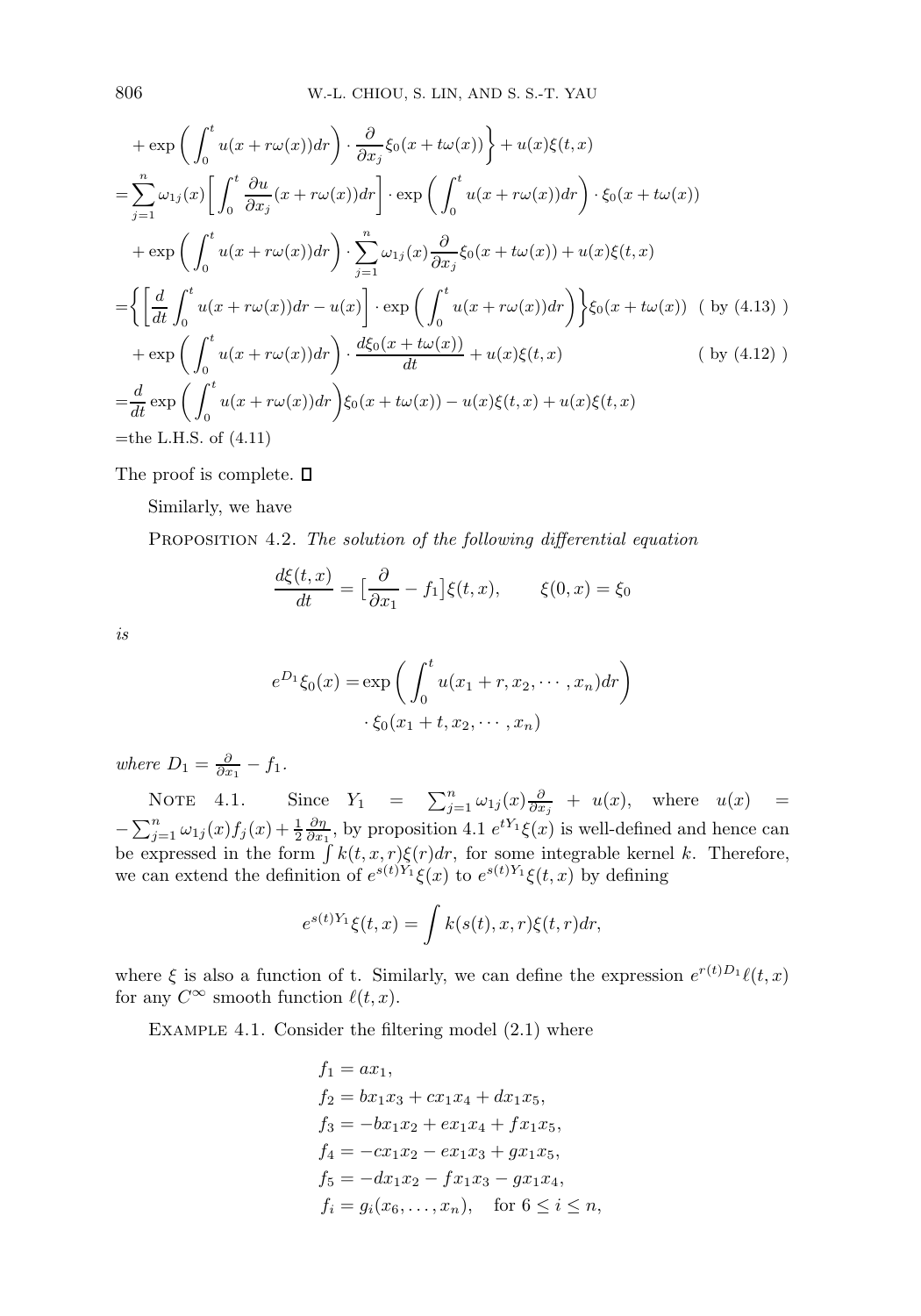$$
h(x)=x_1;
$$

 $a \neq 0, c \neq 0, e \neq 0, g \neq 0$ , and  $g_i$  are  $C^{\infty}$  functions in  $x_6, \dots, x_n$  variables, for  $6 \leq i \leq n$ . By Main Theorem the estimation algebra E is five-dimensional with a basis  $\{1, x_1, D_1, Y_1 = (bx_3 + cx_4 + dx_5)D_2 + (-bx_2 + ex_4 + fx_5)D_3 + (-cx_2 - ex_3 +$  $gx_5$ ) $D_4 + (-dx_2 - fx_3 - gx_4)D_5 + (b^2(x_2^2 + x_3^2) + c^2(x_2^2 + x_4^2) + d^2(x_2^2 + x_5^2) + e^2(x_3^2 + x_4^2)$  $x_4^2$  +  $f^2(x_3^2+x_5^2)$  +  $g^2(x_4^2+x_5^2)$  +  $2(ce+df)x_2x_3$  +  $2(dg-be)x_2x_4 - 2(cg+bf)x_2x_5$  +  $2(bc+fg)x_3x_4+2(bd+eg)x_3x_5+2(cd+ef)x_4x_5+a^2+1\big)x_1, L_0\},$ 

and there is the following multiplication table:

|       | $x_1$ |                       |                    |
|-------|-------|-----------------------|--------------------|
|       |       |                       |                    |
| $x_1$ |       |                       | $-1)$ <sup>1</sup> |
|       |       | $a^2 + 1$             | $-Y_1$             |
|       |       |                       | $-Cx_1-(a^2+1)D_1$ |
| $L_0$ |       | $Cx_1 + (a^2 + 1)D_1$ |                    |

where  $C = 2(b^2+c^2+d^2+e^2+f^2+g^2)$ . Let  $u(t,x) = e^{T(t)}e^{r(t)x_1}e^{s_2(t)D_1}e^{s_1(t)Y_1}e^{tL_0}\sigma_0$ be the solution of (2.3) for all  $t \geq 0$ , by Main Theorem,  $r(t)$ ,  $s_1(t)$ ,  $s_2(t)$  and  $T(t)$  satisfy the following differential equations:

$$
\frac{ds_1}{dt}(t) = s_2(t),
$$
\n
$$
\frac{ds_2}{dt}(t) = r(t) + (a^2 + 1)s_1(t) + y(t),
$$
\n
$$
\frac{dr}{dt}(t) = 2(b^2 + c^2 + d^2 + e^2 + f^2 + g^2)s_1(t),
$$
\n
$$
\frac{dT}{dt}(t) = \frac{(a^2 + 1)s_2^2(t)}{2} + 2(b^2 + c^2 + d^2 + e^2 + f^2 + g^2)s_1(t)s_2(t) - \frac{(a^2 + 1)^2s_1^2(t)}{2}
$$
\n
$$
-(a^2 + 1)s_2(t)\frac{ds_1}{dt}(t) + r(t)\frac{ds_2}{dt}(t) - \frac{r^2(t)}{2} - (a^2 + 1)r(t)s_1(t) + \frac{1}{2}y^2(t).
$$

REMARK 4.2. The above class of 5-dimensional estimation algebras in Main theorem includes example 3.2 as a special case. These estimation algebras are not of maximal rank and do not belong to the class that is considered in Yau [Ya2] and the class constructed in Rasolulian and Yau[Ra-Ya].

REMARK 4.3. Our filters constructed in Main Theorem are of real applied significance for the following reasons:

- (a) Observe that  $(4.2)$ ,  $(4.3)$ ,  $(4.4)$  and  $(4.5)$  are independent of the initial distribution of  $x_0$ . Therefore one can implement this filter in hardware for real application. These are the so called universal filters.
- (b) It is interesting to observe that the state space dimension of our filters is arbitrarily large while the dimension of our filters is only four. The real time computation of  $(4.2)$ ,  $(4.3)$  and  $(4.4)$  is a trivial matter because these are linear equations. Once we find out what  $r(t)$ ,  $s_1(t)$  and  $s_2(t)$ , we simply put them in  $(4.5)$ . We only need to do simple integration to find out T. Therefore our filters are of real applied significance.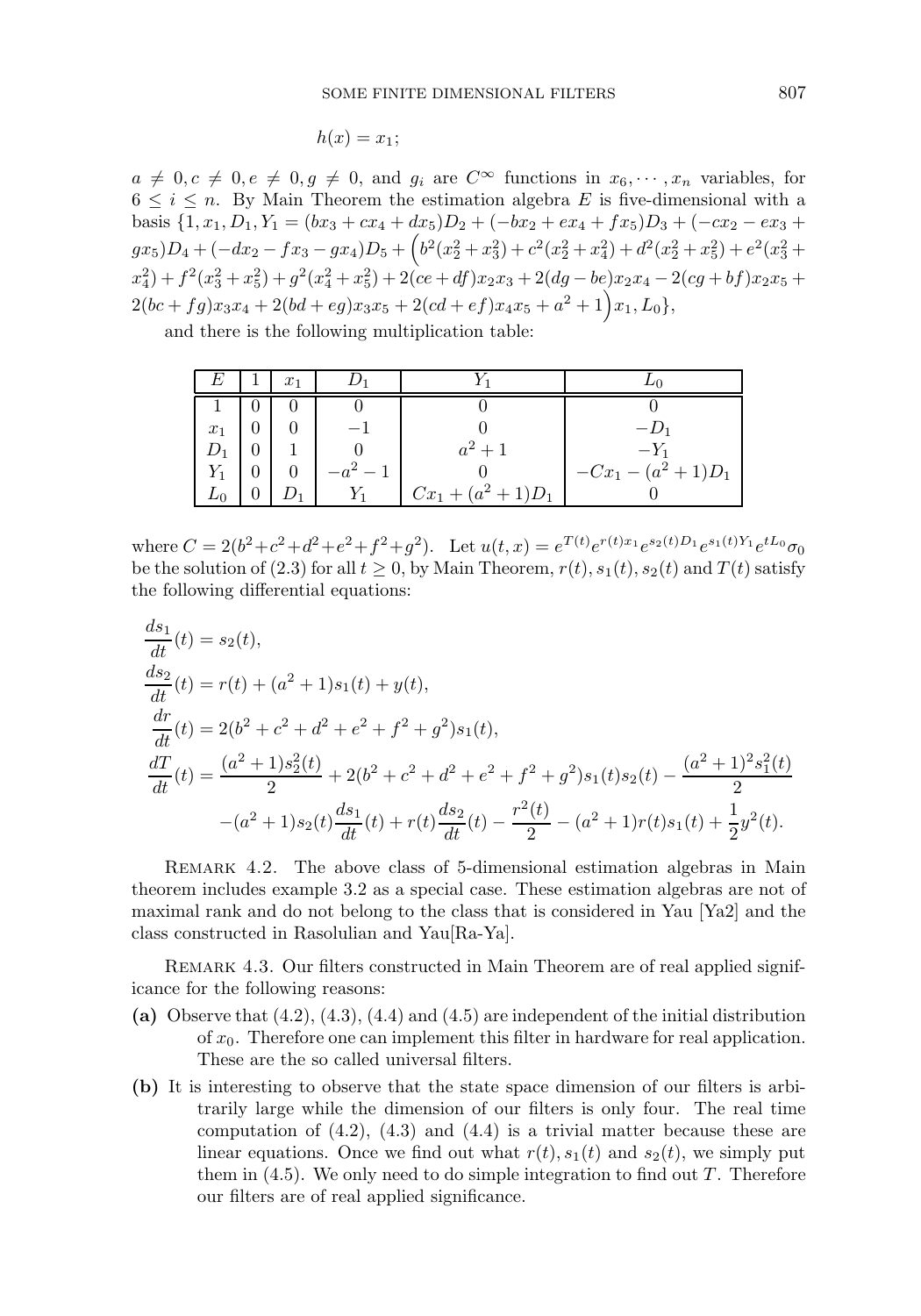(c) Our filters are defined for all time t as one can see directly from  $(4.2)$ ,  $(4.3)$ ,  $(4.4)$ and (4.5).

## REFERENCES

| Br                        | R. W. BROCKETT, Nonlinear systems and nonlinear estimation theory, in Stochastic<br>Systems: The Mathematics of Filtering and Identification and Applications, M.<br>Hazewinkel and J.C. Willems, eds., D. Reidel Publ. Co., Dordrecht, 1981, pp. 441-                              |
|---------------------------|-------------------------------------------------------------------------------------------------------------------------------------------------------------------------------------------------------------------------------------------------------------------------------------|
| $ Br-Cl $                 | 477.<br>R. W. BROCKETT AND J. M. C. CLARK, The geometry of the conditional density<br>functions, in Analysis and Optimization of Stochastic Systems, O.L.R. Jacobs, et.<br>al., eds., Academic Press, New York, 1980, pp. 299–309.                                                  |
| $ Ch1-Ya $                | J. CHEN AND S. S.-T. YAU, Finite-dimensional filters with nonlinear drift VI: Linear<br>structure of $\Omega$ , Mathematics of Control, Signals and Systems, 9 (1996), pp. 370–<br>385.                                                                                             |
| $[Ch2-Ya]$                | J. CHEN AND S. S.-T. YAU, Finite-dimensional filters with nonlinear drift VIII: Mitter<br>Conjecture and structure of $\eta$ , SIAM J. Control and Optimization, 35 (1997),<br>pp. 1116–1131.                                                                                       |
| $[C-Y-L1]$                | J. CHEN, S. S.-T. YAU, AND C. W. LEUNG, Finite dimensional filters with nonlinear<br>drift IV: Classification of finite dimensional estimation algebras of maximal rank<br>with state space dimension 3, SIAM J. Contr. and Optim., 34 (1996), pp. 179–198.                         |
| $ C-Y-L2 $                | J. CHEN, S. S.-T. YAU, AND C. W. LEUNG, Finite dimensional filters with nonlin-<br>ear drift VIII: Classification of finite dimensional estimation algebras of maxi-<br>mal rank with state space dimension $\frac{1}{4}$ , SIAM J. Contr. and Optim., 35 (1997),<br>pp. 1132-1141. |
| Ch                        | W. L. CHIOU, A note on estimation algebras on nonlinear filtering theory, Syst Cont<br>Lett, $28$ (1996), pp. 55–63.                                                                                                                                                                |
| $[C-C-Y1]$                | W.-L. CHIOU, W.-R. CHIUEH, AND S. S.-T. YAU, Structure theorem for five-<br>dimensional estimation algebras, Systems and Control Letters, 55 (2006), pp. 275–<br>281.                                                                                                               |
| $[C-C-Y2]$                | W.-L. CHIOU, W.-R. CHIUEH, AND S. S.-T. YAU, Mitter conjecture for low dimensional<br>estimation algebras in nonlinear filtering, International Journal of Control, 81:11<br>$(2008)$ , pp. 1793–1805.                                                                              |
| $[Ch-Ya]$                 | W. L. CHIOU AND S. S.-T. YAU, Finite-dimensional filters with nonlinear drift II:<br>Brockett's problem on classification of finite-dimensional estimation algebras,<br>SIAM J. Contr. and Optim., 32 (1994), pp. 297–310.                                                          |
| $ Da-Ma $                 | M. H. A. DAVIS AND S. I. MARCUS, An introduction to nonlinear filtering, in Stochastic<br>Systems: The Mathematics of Filtering and Identification and Applications, M.<br>Hazewinkel and J.C. Willems, eds., D. Reidel Pub. Co., Dordrecht (1981), pp. 53–<br>75.                  |
| $[D-T-W-Y]$               | R. T. DONG, L. F. TAM, W. S. WONG, AND S. S.-T. YAU, Structure and classification<br><i>theorems of finite dimensional exact estimation algebras</i> , SIAM J. Contr. and<br>Optim., 29 (1997), pp. 866–877.                                                                        |
| Mi1                       | S. K. MITTER, On the analogy between mathematical problems of nonlinear filtering<br>and quantum physics, Richerche di Automatica, 10:2 (1979), pp. 163–216.                                                                                                                        |
| $\left[\text{Mi2}\right]$ | S. K. MITTER, <i>Geometric theory of nonlinear filtering</i> , Outils et Modeles Mathe-<br>matiques pour l'Automatiques, vol. 3, Paris: Centre National de la Recherche<br>Scientific, 1983, pp. 37–60.                                                                             |
| $ Ra-Ya $                 | A. RASOULIAN AND S. S.-T. YAU, Finite-dimensional filters with Nonlinear Drift IX:<br>Construction of Finite Dimensional Estimation Algebras of Non-maximal Rank,<br>Systems Control Letters, 30 (1997), pp. 109–118.                                                               |
| $[T-W-Y]$                 | L. F. TAM, W. S. WONG, AND S. S.-T. YAU, On a necessary and sufficient condition<br>for finite dimensionality and estimation algebras, SIAM J. Contr. and Optim.,<br>$28:1$ (1990), pp. 173–185.                                                                                    |
| [We-No]                   | J. WEI AND E. NORMAN, On global represertation of the solution of linear differen-<br>tial equations as a product of exponentials, Proc. Amer. Math. Soc., 15 (1964),<br>pp. 327–334.                                                                                               |
| W <sub>01</sub>           | W. S. Wong, On a new class of finite dimensional estimation algebras, Systems and<br>Control Letters, 9 (1987), pp. 79–83.                                                                                                                                                          |